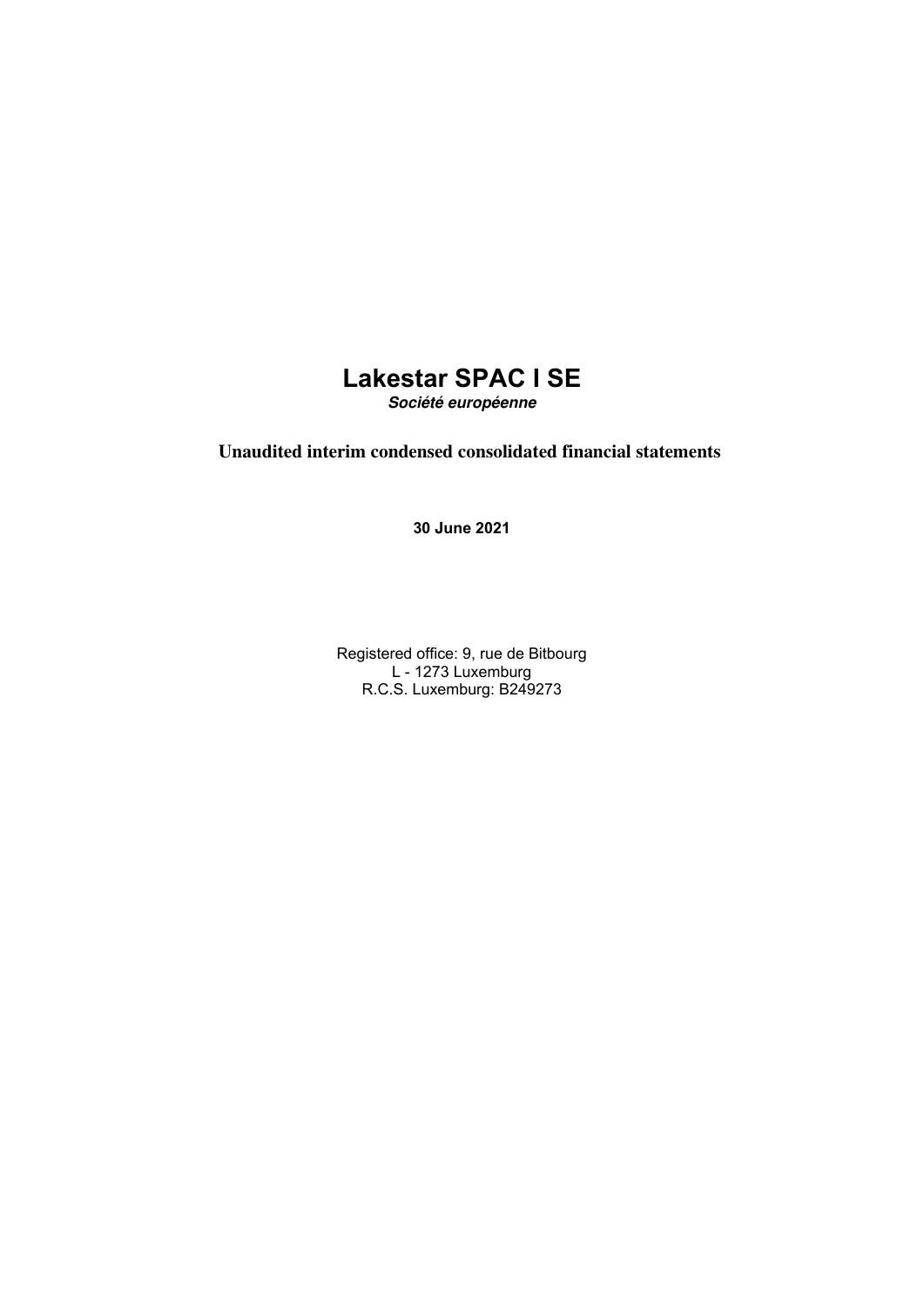## **Unaudited interim condensed consolidated financial statements**

**30 June 2021** 

#### **Contents**

#### **Page**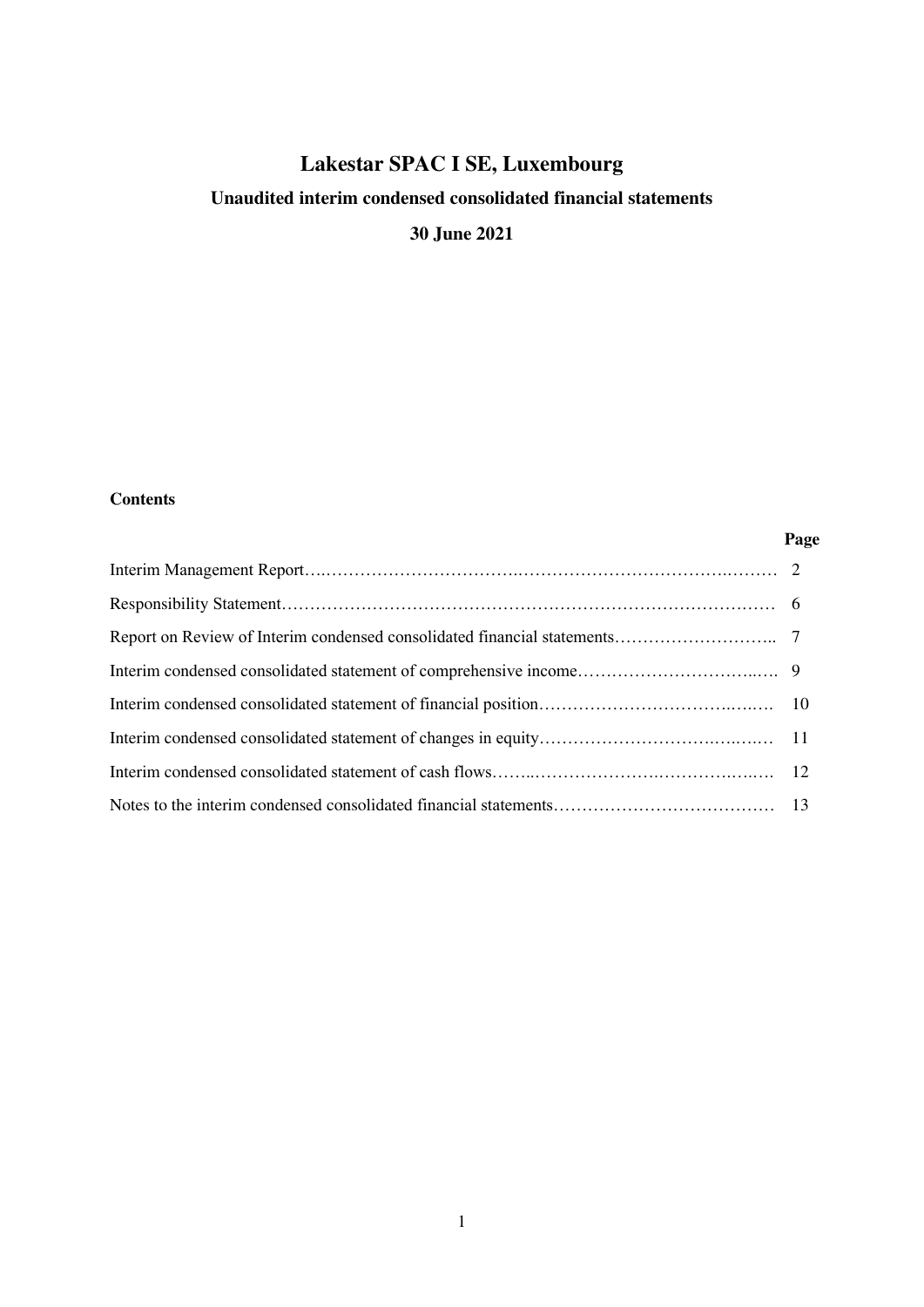## **Interim Management Report for the six months ended 30 June 2021**

The Management Board of Lakestar SPAC I SE (hereafter the "Company") submit their interim management report together with the interim condensed consolidated financial statements of the Company and its subsidiaries (the "Group") for the six months ended 30 June 2021.

## **1. Overview**

Lakestar SPAC I SE is a special purpose acquisition company incorporated in Luxembourg on 26 November 2020 and registered with the Luxembourg Trade and Companies Register on 4 December 2020. The Company is formed for the purpose of acquiring one operating business with principal business operations in a member state of the European Economic Area or the United Kingdom or Switzerland in the form of a merger, capital stock exchange, share purchase, asset acquisition, reorganization, or similar transaction (the "Business Combination" or "the Transaction"). The Company intends to complete the Business Combination using cash from the proceeds of the Private Placement of the class A shares and warrants.

#### **2. Review and development of the Group's business and financial position**

The Company has completed its Private Placement on 21 February 2021 for the issuance of 27,500,000 class A redeemable shares with a par value of  $\epsilon$  0.0192 and 9,166,666 class A warrants. The class A redeemable shares were admitted to trading in the Regulated Market of the Frankfurt Stock Exchange (General Standard) under the symbol "LRS1" on 22 February 2021. Likewise, the class A warrants are also traded on the Open Market of the Frankfurt Stock Exchange under the symbol "LRSW". The 27,500,000 units, each consisting of one share (a "Public share" or class A share) and 1/3 warrant (a "Public warrant" or class A warrant), were placed at a price of  $\epsilon$  10.00 per unit representing a total placement volume of  $\epsilon$  275 million.

In February 2021, in a Private Placement just prior to the Private Placement above, the shareholders of the Company, namely Anxa Holding PTE Ltd. (also referred to as "Sponsor"), Winners & Co. GmbH and Inga Schwarting (together with the Sponsor also referred to as the "Founders") have subscribed to 7,135,000 class B convertible shares and 5,419,999 class B warrants of the Company. The class B shares and warrants are not publicly traded securities. The Founders have agreed to a lock-up period running at least until the Business Combination, subject to customary exceptions. For further explanations please refer to section 5 of this report.

The Group has not generated revenue for the period ended 30 June 2021 and is not expected to generate any operating revenues until after the completion of the Business Combination. The Group's activities for the period ended 30 June 2021 were those necessary to prepare for the Private Placement and the subsequent listing to the Regulated Market of the Frankfurt Stock Exchange, and, after the listing, identifying a target company for a Business Combination and the potential acquisition, described below. The Group incurred expenses as a result of being a public company (for legal, financial reporting, accounting and auditing compliance), as well as for due diligence expenses in connection with completing a Business Combination and for holding the funds collected in the escrow account.

The net loss of the Group as at the period ended 30 June 2021 is k€ -9,881 mainly due to the operating expenses and finance costs.

On 4 June 2021, the Group has entered into a non-binding letter of intent with HomeToGo GmbH, Berlin ("HomeToGo" or "HTG"), concerning a Business Combination between the Company and HomeToGo pursuant to which the Company intends to acquire or assume 100% of the outstanding equity and equity equivalents of HTG. The letter of intent further includes an agreement to seek a PIPE transaction (private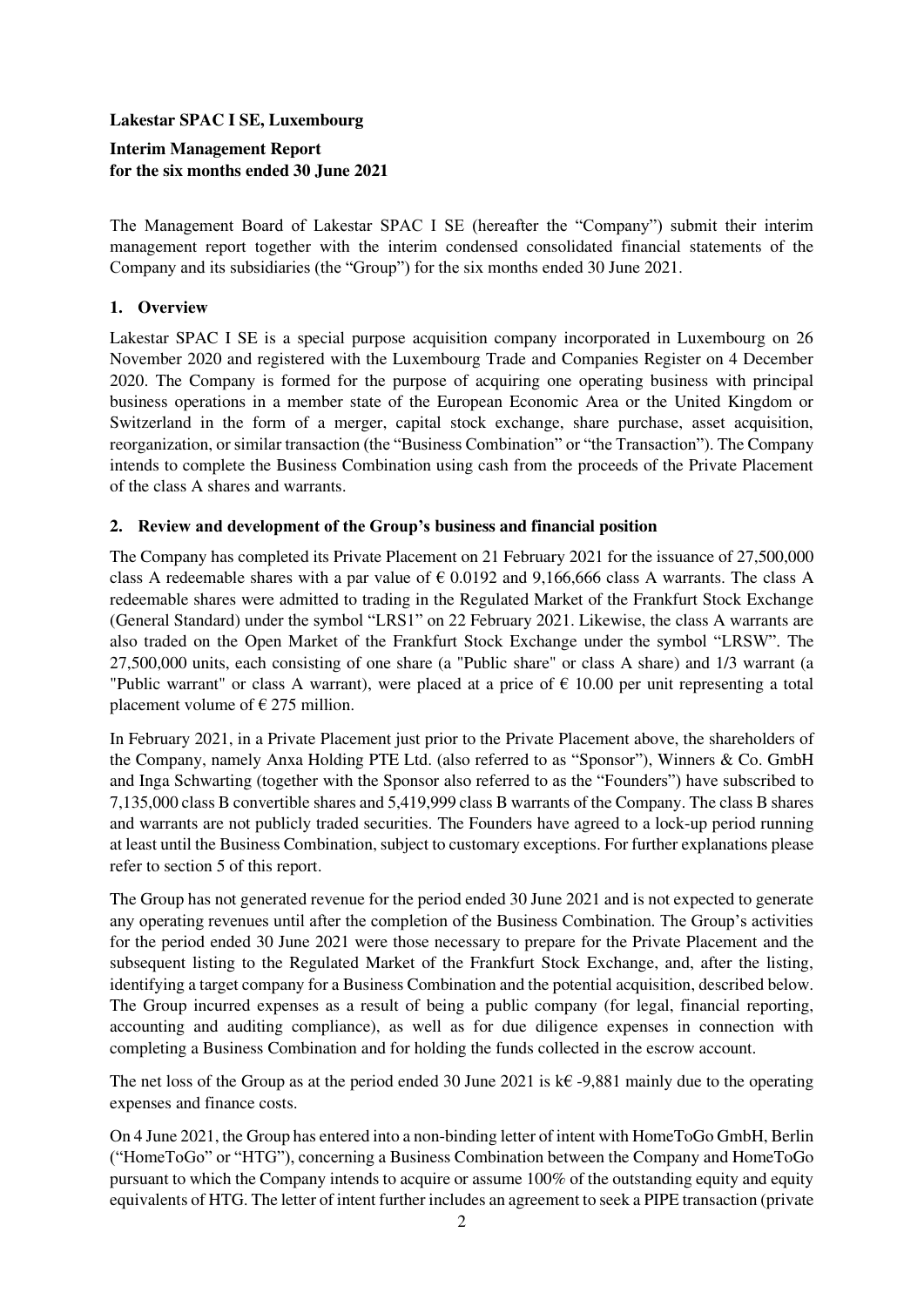investment in public equity; "PIPE") in a to be agreed upon amount that the Company and HomeToGo intend to consummate in parallel to the envisaged Business Combination.

HomeToGo is a marketplace for alternative accommodations that connects millions of users searching for a perfect place to stay with tens of thousands of inventory suppliers across the globe, operating localized websites and apps in 23 countries.

Once implemented, the Company and HomeToGo are confident that the envisaged Business Combination will create a globally recognized and industry defining travel tech company made in Europe.

## **3. Principal risk and uncertainties**

The Group has analysed the risks and uncertainties to which its business is subject, and the Management Board of the Company has considered their potential impact, their likelihood, controls that the Group has in place and steps the Group can take to mitigate such risks.

On 11 March 2020, the World Health Organization declared the coronavirus outbreak a pandemic. Most countries globally, including a majority of the countries where we operate, reacted by implementing severe restrictions on travel and public gatherings, including the closing of offices, businesses, schools, retail stores and other public venues, and by instituting curfews or quarantines. These restrictions, as well as the dangers posed by the virus, produced a significant reduction in mobility and a severe disruption in global economic activity since Q2 2020.

Likewise, the Group has been monitoring the development of the COVID-19 outbreak. At present, the Group does not expect COVID-19 to have any substantial impact on the Group's activity, in particular on the Company's search for a suitable target.

## **4. Financial risk management objectives and policies**

As of 30 June 2021, the Group had  $\epsilon$  281 million in cash and cash equivalents and cash balances held in escrow account, mainly from the outlined Private Placement.

Beside the above, the Company's financial risk management policies and objectives remain unchanged compared to what the Group presented in the 2020 consolidated financial statements.

## **5. Related party transactions**

The Founders currently hold 7,135,000 convertible class B shares of the Company (the "Founder shares"), which were issued at a par value of  $\epsilon$  0.0192 per Founder share. Upon and following the completion of the Business Combination, the Founder shares shall convert into Public shares in accordance with a specific schedule which is further described in note 16 of the notes to the interim condensed consolidated financial statements.

The Sponsor and the other Founders have committed not to transfer, assign, pledge or sell any of the Founder shares and Founder warrants other than to Permitted Transferees in accordance with the Founder Lock-Up.

Additionally, the Founders subscribed for an aggregate of 5,333,333 class B warrants at a price of  $\epsilon$  1.50 per warrant (the "Founder warrants" or "class B warrants") for a total purchase price of k€ 8,000 in a separate Private Placement ("The Founders Capital At-Risk"). The Founders Capital At-Risk is used to finance the Company's working capital requirements and Private Placement and listing expenses, except for the fixed deferred listing commission and the discretionary deferred listing commission, that will, if and when due and payable, be paid from the escrow account.

In addition, the Sponsor subscribed to 260,000 Founder shares and 86,666 Founder warrants, for an aggregate purchase price of k $\epsilon$  2,600 (the "Additional Sponsor Subscription"). The proceeds of the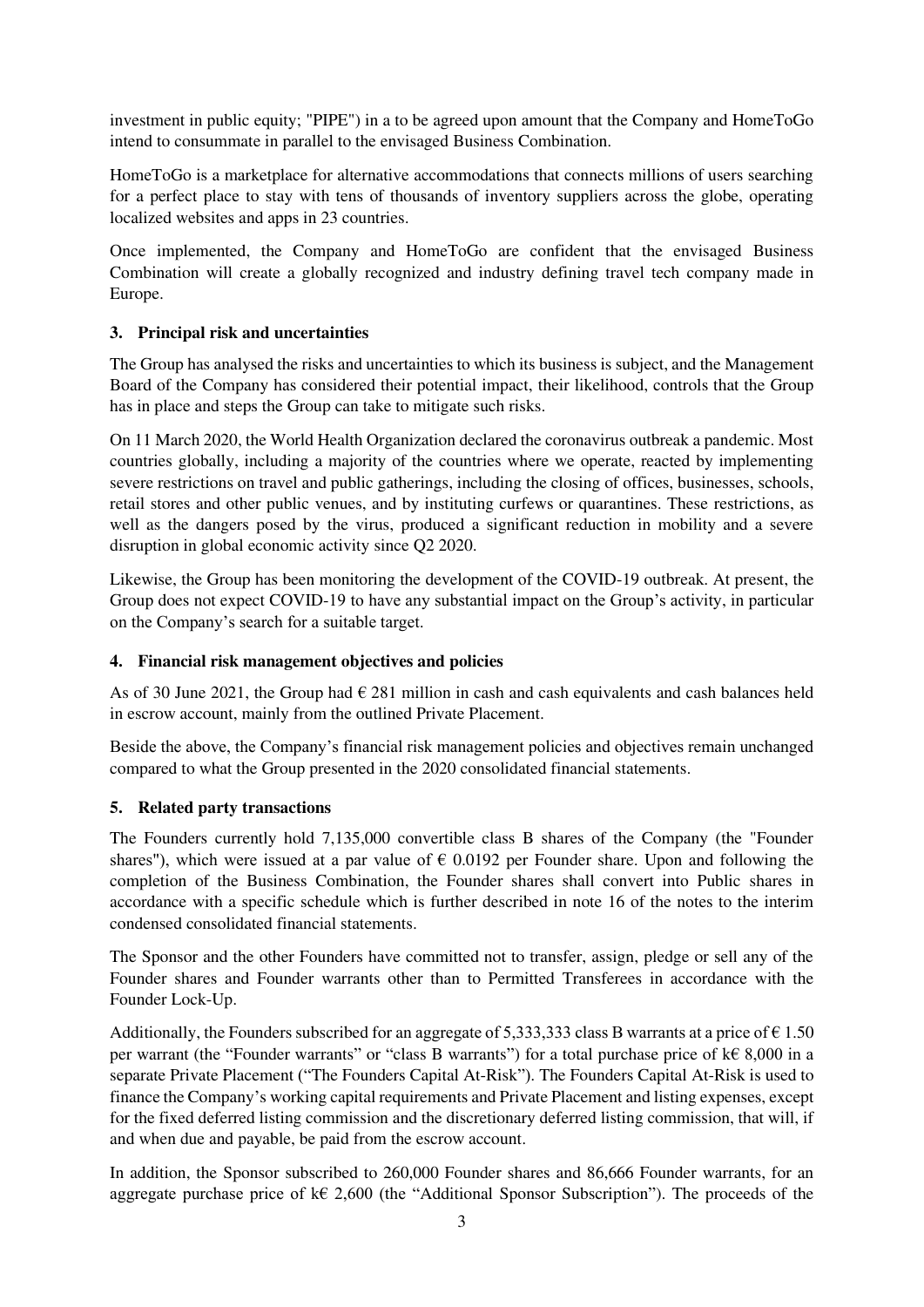Additional Sponsor Subscription will be used to cover the negative interest, if any, paid on the proceeds held in the escrow account. For any excess portion of the Additional Sponsor Subscription remaining after consummation of the Business Combination and the redemption of Public shares, the Sponsor may elect to either request repayment of the remaining cash portion of the Additional Sponsor Subscription by redeeming the corresponding number of Founder shares and Founder warrants subscribed for under the Additional Sponsor Subscription or not to request repayment of the remaining cash portion of the Additional Sponsor Subscription and to keep the Founder shares and Founder warrants subscribed for under the Additional Sponsor Subscription.

In addition to the Founders Capital At-Risk, the Founders paid an additional purchase price for the Founder warrants in the aggregate of  $k \in 3,200$  that will be used to cover the remuneration of the members of the Management Board of the Company and due diligence cost in connection with the Business Combination. No additional Founder warrants were issued for this additional purchase price. The additional purchase price shall be repaid to the Founders upon consummation of the Business Combination to the extent it has not been used. The Founders have the option, but are not obligated to, pay an additional sum in excess of the k€ 3,200 as additional purchase price for the Founder warrants in case of unforeseen costs.

The Founder warrants have substantially the same terms as the Public warrants, except that they cannot be redeemed, and they may always be exercised on a cashless basis while held by the Founders or their Permitted Transferees. The Founder warrants were not part of the Private Placement and will not be listed on a stock exchange.

The Founders and the Company have agreed to set off the principal amount ( $k \in 1,500$ ) due under a shareholder loan agreement entered into between the Founders and the Company against part of the aggregate subscription price for these Founder warrants. The Shareholder Loan was consequently terminated.

For further explanations regarding related party transactions please refer to note 16 of the notes to the interim condensed consolidated financial statements.

## **6. Outlook**

We expect to close the described Business Combination with HomeToGo in the third quarter of 2021.

## **7. Events after the reporting period**

On 14 July 2021, the Company and HTG among other parties, entered into a Business Combination agreement relating to the Business Combination between the Company and HTG by way of a contribution of all shares in HTG into the Company by the investors of HTG in exchange for the issuance of new public shares in the Company. It is planned that the Business Combination will be consummated on 17 September 2021. In connection with the consummation of the Business Combination, the Company intends to issue additional class A shares with a par value of  $\epsilon$  0.0192.

In addition to the approximately  $\epsilon$  278 million held in the Company's escrow account (not taking into account any potential redemptions in connection with the Transaction), investors including European family offices specialising in tech investments and European tech entrepreneurs have committed  $\epsilon$  75 million at a price of  $\epsilon$  10.00 per share through a common stock private investment in public equity. The Combined Company will have a shareholder base comprised of (i) the current HomeToGo shareholders, convertible lenders and holders of virtual options, (ii) the Company's shareholders, and (iii) the investors in the PIPE. Under both the no redemption and the maximum redemption scenarios, HTG shareholders will hold more than 50% of the voting share. Therefore, as HTG shareholders will have the majority voting rights, this, together with other relevant aspects, is an indicator for HTG to be considered the accounting acquirer. Therefore, the Business Combination will be accounted for as a reverse capital reorganization.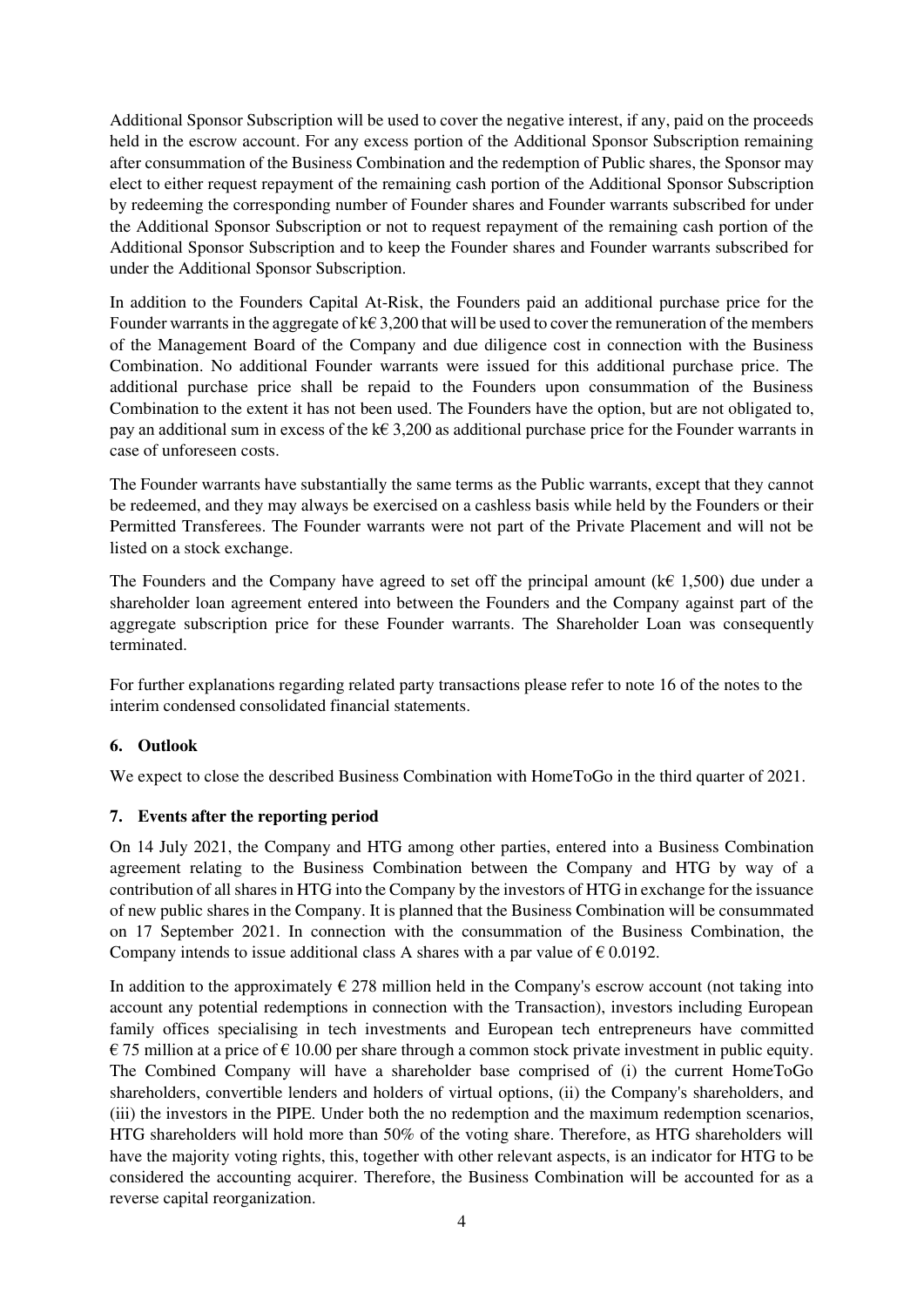The Company has applied for admission of the Public Shares to trading on the Regulated Market of the Frankfurt Stock Exchange (General Standard) under the symbol "HTG".

Luxembourg, 12 August 2021

**Stefan Winners** Member of the Management Board Chief Executive Officer and Chief Financial Officer

Luca Ellul Member of the Management Board Chief Administration Officer

**Inga Schwarting** Member of the Management Board Chief Investment Officer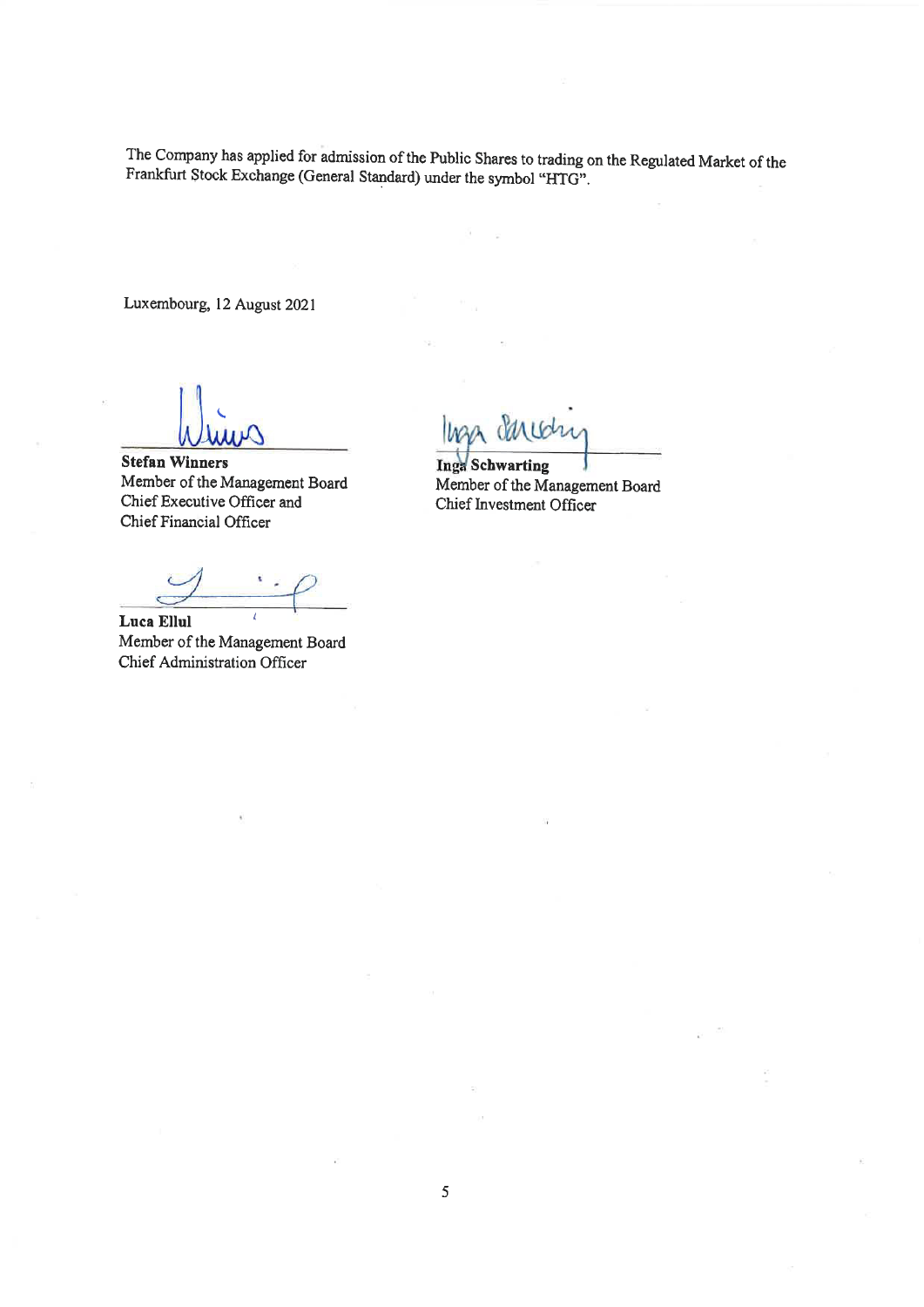#### **Responsibility Statement** for the six months ended 30 June 2021

The Management Board and the executive management of the company reaffirm their responsibility to ensure the maintenance of proper accounting records disclosing the consolidated financial position of the Group with reasonable accuracy at any time and ensuring that an appropriate system of internal controls is in place to ensure that the Group's business operations are carried on efficiently and transparently.

In accordance with Article 4 of the law of 11 January 2008 on transparency requirements in relation to information about issuers whose securities are admitted to trading on a Regulated Market, Lakestar SPAC I SE declares that, to the best of our knowledge, the interim condensed consolidated financial statements for the six-month period ended 30 June 2021, prepared in accordance with IAS 34 'Interim Financial Reporting' as adopted for use in the European Union, give a true and fair view of the assets, liabilities, financial position and results of the interim period.

In addition, management's report includes a fair review of the development and performance of the Group's operations during the interim period and of business risks, where appropriate, faced by the Group.

Luxembourg, 12 August 2021

**Stefan Winners** Member of the Management Board Chief Executive Officer and Chief Financial Officer

Luca Ellul Member of the Management Board Chief Administration Officer

**Inga** Schwarting Member of the Management Board Chief Investment Officer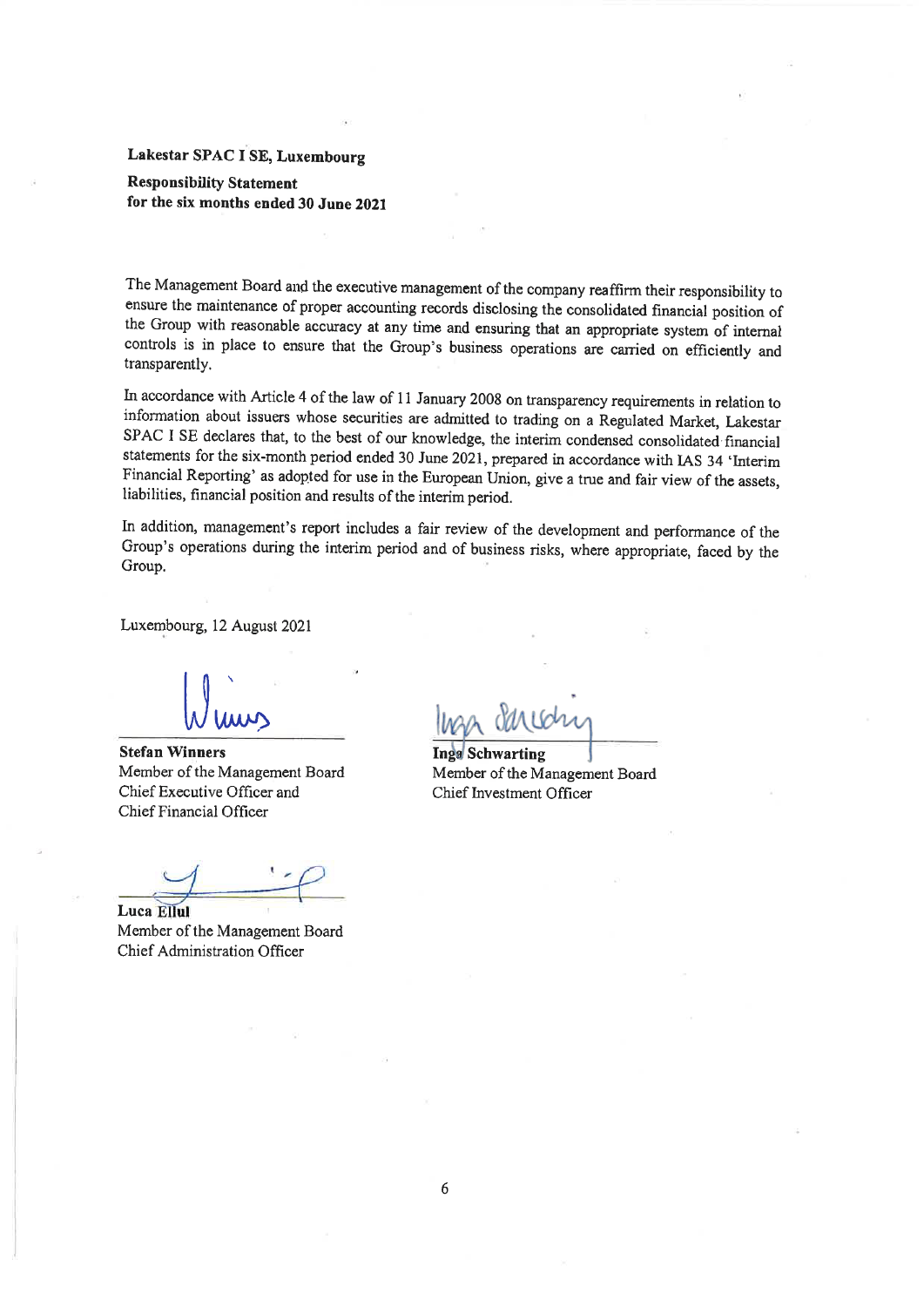

**Ernst & Young**<br>Société anonyme

L-1855 Luxembourg

B.P.780 L-2017 Luxembourg

Tel: +352 421241

## **Report on review of interim condensed consolidated financial statements**

To the Shareholders of Lakestar SPAC I SE 9, rue de Bitbourg L-1273 Luxembourg

#### **Introduction**

We have reviewed the accompanying interim condensed consolidated financial statements of Lakestar SPAC I SE as of 30 June 2021, which comprise the interim condensed consolidated statement of financial position as at 30 June 2021 and the related interim condensed consolidated statement of comprehensive income, the interim condensed consolidated statement of changes in equity, the interim condensed consolidated cash flow statement for the six-month period then ended and explanatory notes. The Supervisory Board is responsible for the preparation and fair presentation of these interim condensed financial statements in accordance with International Financial Reporting Standard IAS 34 Interim Financial Reporting as adopted by the European Union ("lAS 34"). Our responsibility is to express a conclusion on these interim condensed consolidated financial statements based on our review.

#### **Scope of Review**

We conducted our review in accordance with International Standard on Review Engagements 2410, "Review of Interim Financial Information Performed by the Independent Auditor of the Entity." A review of interim financial information consists of making inquiries, primarily of persons responsible for financial and accounting matters, and applying analytical and other review procedures. A review is substantially less in scope than an audit conducted in accordance with International Standards on Auditing and consequently does not enable us to obtain assurance that we would become aware of all significant matters that might be identified in an audit. Accordingly, we do not express an audit opinion.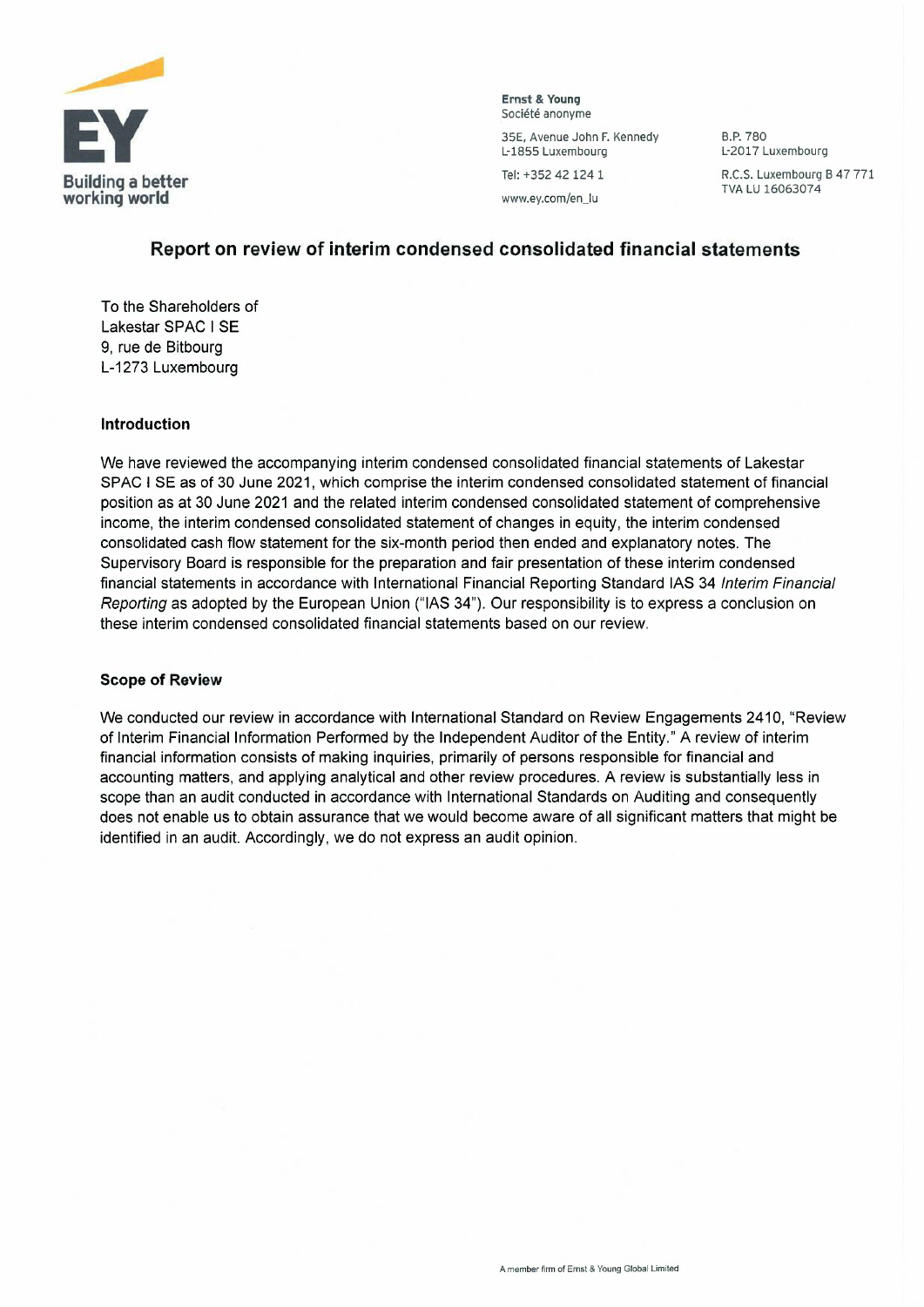

#### **Conclusion**

Based on our review, nothing has come to our attention that causes us to believe that the accompanying interim condensed consolidated financial statements are not prepared, in all material respects, in accordance with lAS 34 as adopted by the European Union.

> Ernst & Young Société anonyme Cabinet de révision agréé Ves Even  $\frac{\sqrt{2}}{2}$

Luxembourg, 12 August 2021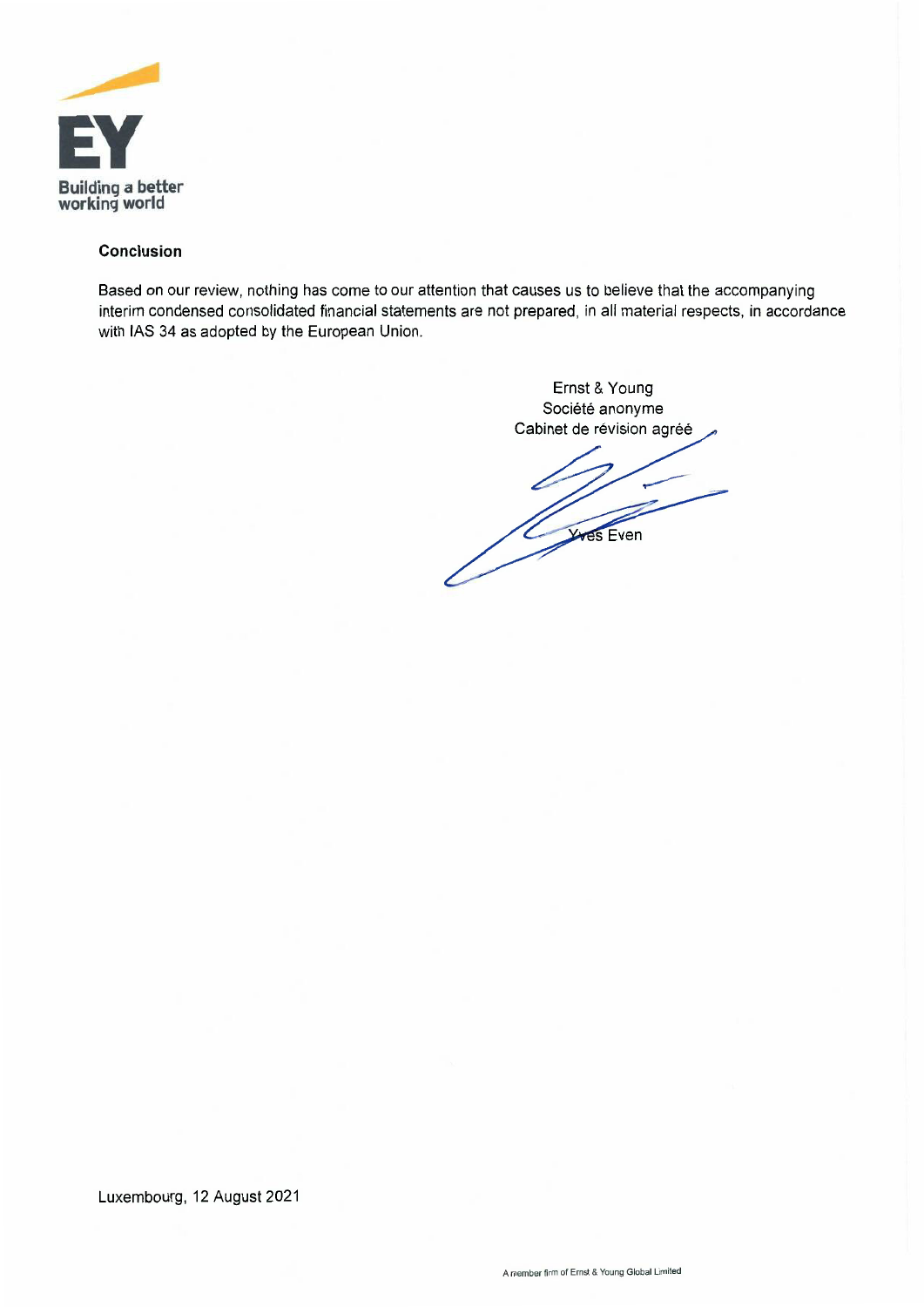## **Interim condensed consolidated statement of comprehensive income**

## **for the six months ended 30 June**

|                                                                  |              | 2021             |
|------------------------------------------------------------------|--------------|------------------|
|                                                                  |              | <b>Unaudited</b> |
|                                                                  |              | $\epsilon$ 000   |
|                                                                  | <b>Notes</b> |                  |
| Revenue                                                          |              | $\mathbf{0}$     |
| Other operating expenses                                         | 5.1          | (3,009)          |
| <b>Operating profit/(loss)</b>                                   |              | (3,009)          |
| Finance costs                                                    | 5.2          | (10,316)         |
| Finance income                                                   | 5.3          | 3,444            |
| Profit/(Loss) for the period                                     |              | (9,881)          |
| Other comprehensive income                                       |              | $\mathbf{0}$     |
| Total comprehensive income/(loss) for the period, net of tax     |              | (9,881)          |
| Profit/(Loss) attributable to:                                   |              |                  |
| Equity holders of the parent                                     |              | (9,881)          |
| Non-controlling interests                                        |              | $\theta$         |
| Total comprehensive income/(loss) attributable to:               |              |                  |
| Equity holders of the parent                                     |              | (9,881)          |
| Non-controlling interests                                        |              | $\theta$         |
| Earnings per share attributable to equity holders of the parent: | 7            |                  |
| Basic and diluted earnings per share                             |              | (1.47)           |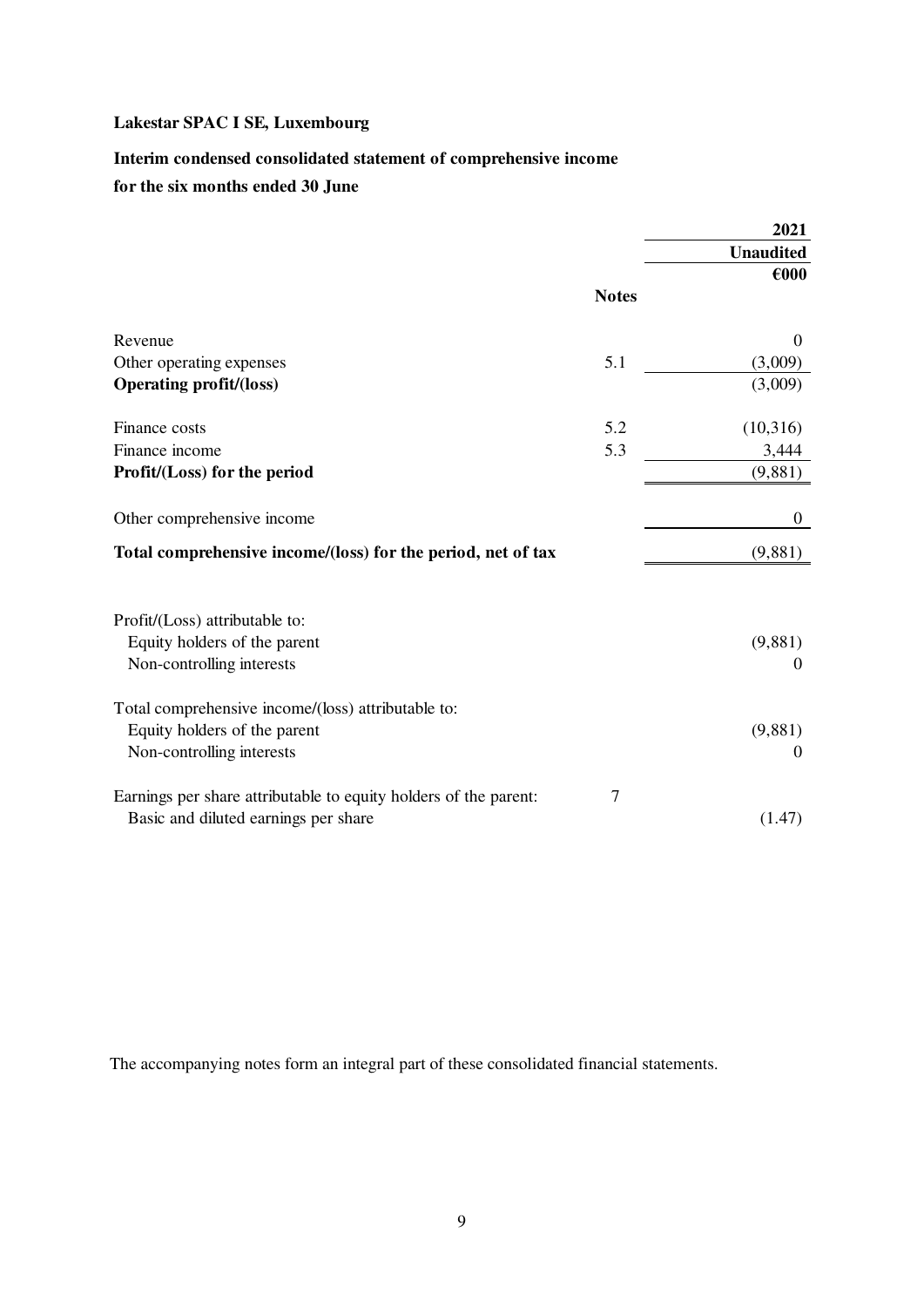## **Interim condensed consolidated statement of financial position**

**as at**

|                                                         |              | 30 June 2021                       | 31 December 2020                 |
|---------------------------------------------------------|--------------|------------------------------------|----------------------------------|
|                                                         |              | <b>Unaudited</b><br>$\epsilon$ 000 | <b>Audited</b><br>$\epsilon$ 000 |
|                                                         | <b>Notes</b> |                                    |                                  |
| <b>Assets</b>                                           |              |                                    |                                  |
| <b>Current assets</b>                                   |              |                                    |                                  |
| Deferred cost                                           | 9            | 44                                 | 675                              |
| Cash and cash equivalents                               | 10           | 3,798                              | 763                              |
| Cash balance held in escrow account                     | 11           | 277,465                            | $\theta$                         |
|                                                         |              | 281,307                            | 1,438                            |
| <b>Total assets</b>                                     |              | 281,307                            | 1,438                            |
| <b>Equity and liabilities</b>                           |              |                                    |                                  |
| <b>Equity</b>                                           |              |                                    |                                  |
| Issued capital                                          | 12           | 132                                | 120                              |
| Other capital reserves                                  | 12           | 10,186                             | $\mathbf{0}$                     |
| Accumulated deficit                                     |              | (10, 260)                          | (379)                            |
| Equity attributable to the equity holders of the parent |              | 58                                 | (259)                            |
| Non-controlling interests                               |              | $\theta$                           | $\boldsymbol{0}$                 |
| <b>Total equity</b>                                     |              | 58                                 | (259)                            |
| <b>Current liabilities</b>                              |              |                                    |                                  |
| Trade and other payables                                | 13           | 1,974                              | 197                              |
| Interest-bearing loans and borrowings                   | 12           | $\theta$                           | 1,500                            |
| Other current financial liabilities                     | $\,8\,$      | 279,275                            | $\theta$                         |
|                                                         |              | 281,249                            | 1,697                            |
| <b>Total liabilities</b>                                |              | 281,249                            | 1,697                            |
| <b>Total equity and liabilities</b>                     |              | 281,307                            | 1,438                            |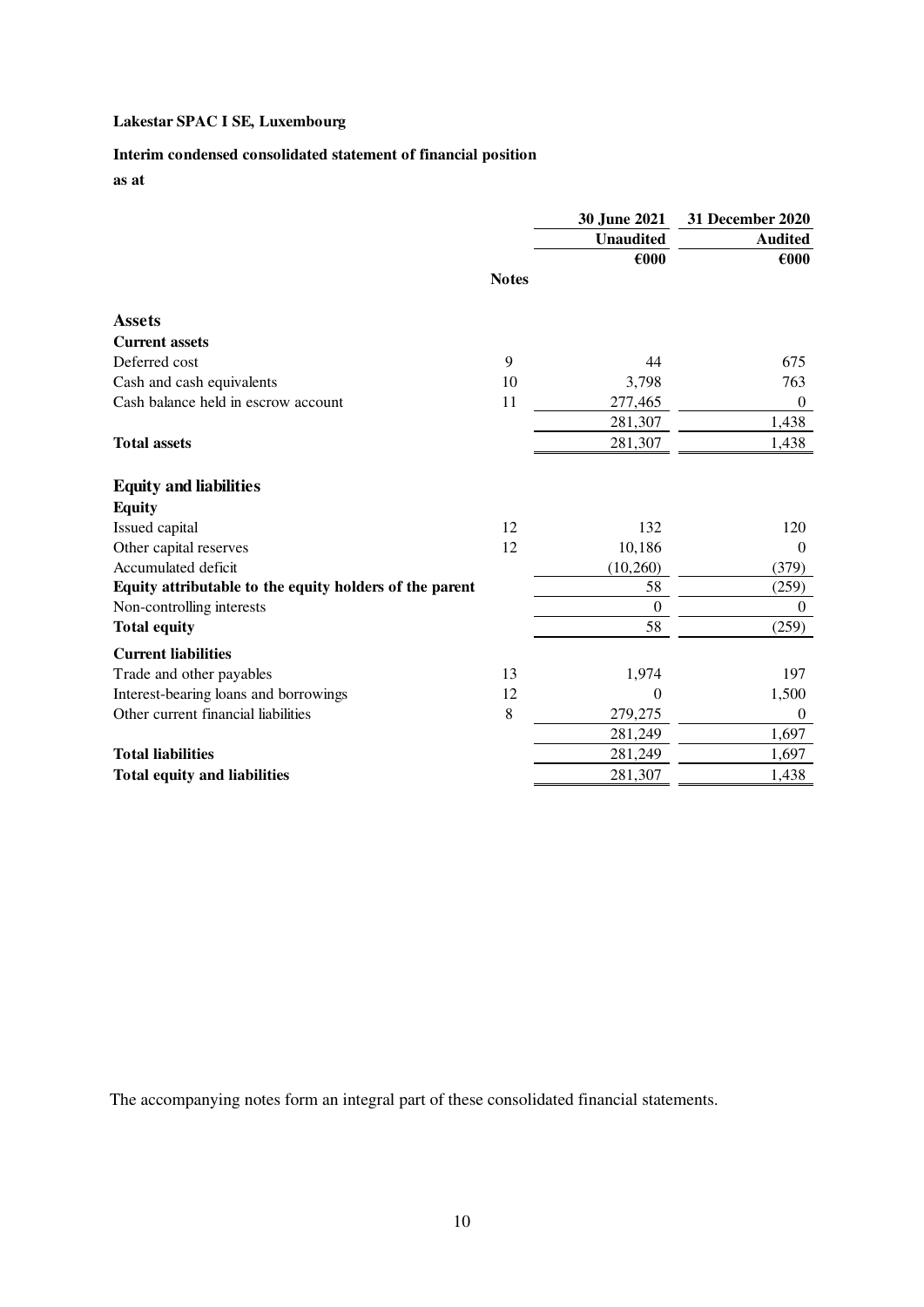**Interim condensed consolidated statement of changes in equity for the six months ended 30 June 2021**

|                              | Attributable to the equity holders of the parent |                |                   |                |
|------------------------------|--------------------------------------------------|----------------|-------------------|----------------|
|                              | <b>Issued</b>                                    | Other capital  |                   |                |
|                              | capital                                          | reserves       | <b>Retained</b>   | <b>Total</b>   |
|                              | (Note 12)                                        | (Note 12)      | earnings          | equity         |
|                              | $\epsilon$ 000                                   | $\epsilon$ 000 | €000              | $\epsilon$ 000 |
| As at 1 January 2021         | <b>120</b>                                       | 0              | (379)             | (259)          |
| Profit/(Loss) for the period | 0                                                | $_{0}$         | (9,881)           | (9,881)        |
| Other comprehensive income   | 0                                                | 0              |                   |                |
| Total comprehensive income   | 0                                                | 0              | (9,881)           | (9,881)        |
| Issued class B shares        | 12                                               |                | U                 | 12             |
| Issued class B warrants      | $\Omega$                                         | 8,000          | $\mathbf{\Omega}$ | 8,000          |
| Other contributions          | 0                                                | 2,186          | O                 | 2,186          |
| At 30 June 2021              | 132                                              | 10,186         | (10,260)          | 58             |
| (unaudited)                  |                                                  |                |                   |                |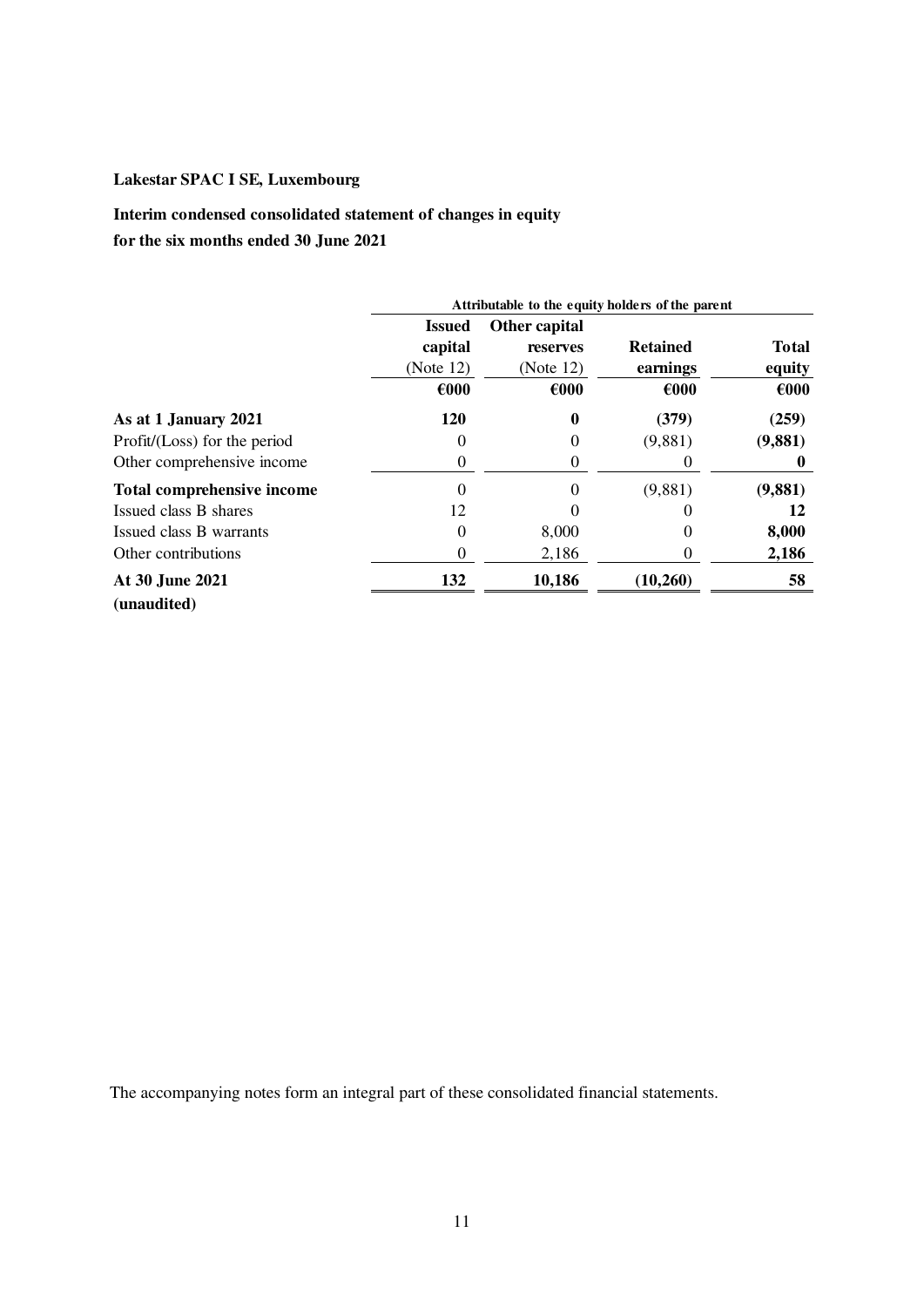## **Interim condensed consolidated statement of cash flows**

#### **for the six months ended 30 June**

|                                                     |              | 2021             |
|-----------------------------------------------------|--------------|------------------|
|                                                     |              | <b>Unaudited</b> |
|                                                     |              | $\epsilon$ 000   |
|                                                     | <b>Notes</b> |                  |
| <b>Operating activities</b>                         |              |                  |
| Profit/(Loss) for the period                        |              | (9,881)          |
| Adjustments to reconcile net loss to cash flows:    |              |                  |
| Finance income                                      |              | (3, 444)         |
| Finance costs                                       |              | 10,316           |
| Working capital adjustments:                        |              |                  |
| Decrease in deferred costs                          |              | 631              |
| Increase in trade and other payables                |              | 1,779            |
| Net cash flows from operating activities            |              | (599)            |
| <b>Investing activities</b>                         |              |                  |
| Net increase in cash balance held in escrow account | 11           | (277, 465)       |
| Net cash flows from investing activities            |              | (277, 465)       |
| <b>Financing activities</b>                         |              |                  |
| Proceeds from issued class A units                  | 12           | 275,000          |
| Transaction costs class A shares                    | 12           | (6,213)          |
| Proceeds from issued class B shares and warrants    | 8            | 12,312           |
| Net cash flows from financing activities            |              | 281,099          |
| Net increase in cash and cash equivalents           |              | 3,035            |
| Cash and cash equivalents at 1 January              |              | 763              |
| Cash and cash equivalents at 30 June                | 10           | 3,798            |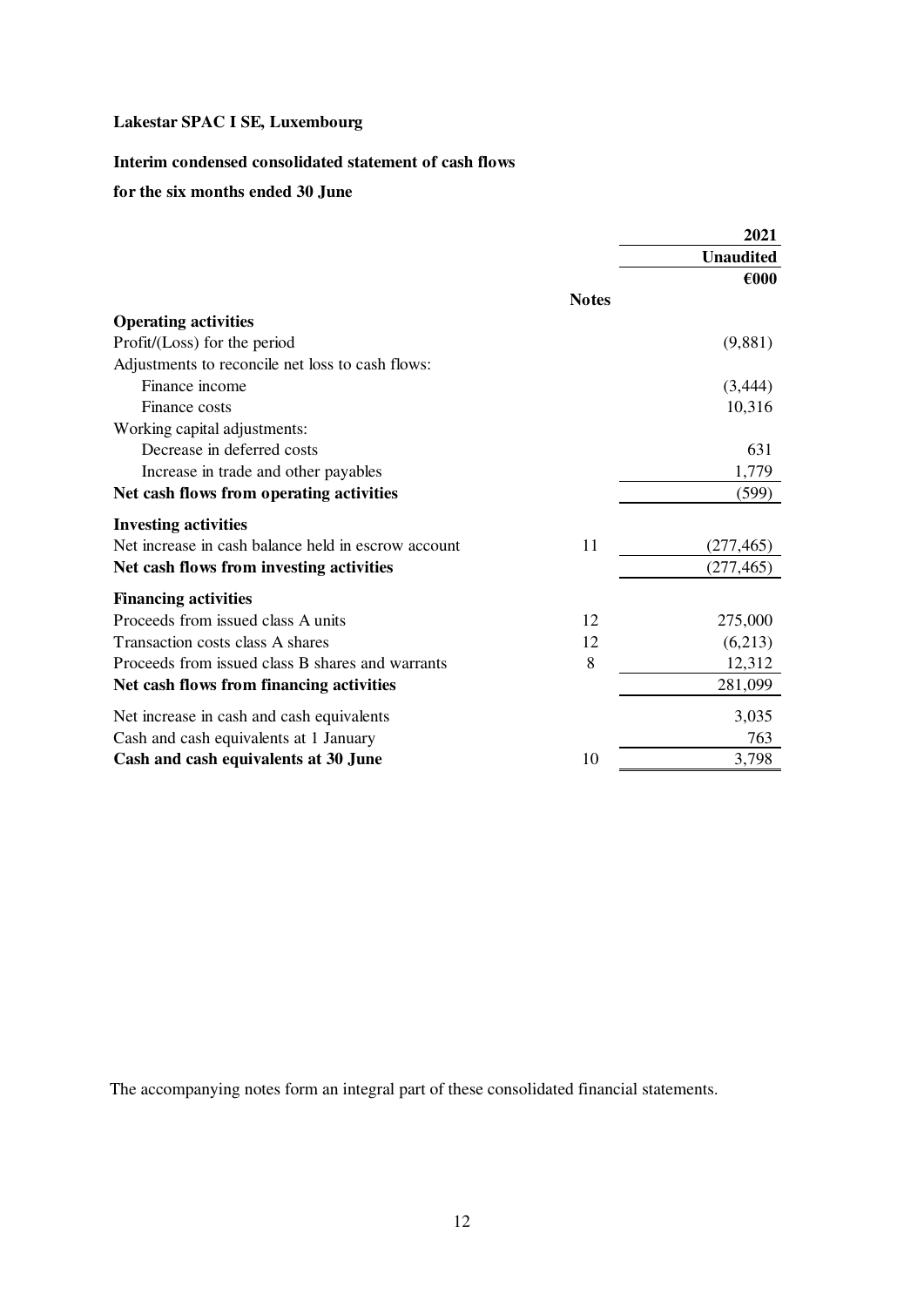## **Notes to the interim condensed consolidated financial statements for the six months ended 30 June 2021**

## **1. Corporate information**

Lakestar SPAC I SE ("the Company" or "the parent") was incorporated on 26 November 2020 in Luxembourg as an European company (*Société Européenne* or "SE") based on the laws of the Grand Duchy of Luxembourg ("Luxembourg"). The interim condensed consolidated financial statements of the Company and its subsidiaries (collectively, "the Group") for the six months ended 30 June 2021 were authorised for issue in accordance with a resolution of the directors on 12 August 2021.

The Company is registered with the Luxembourg Trade and Companies Register (*Registre de Commerce et des Sociétés*) under the number B249273 since 4 December 2020. The registered office of the Company is located at 9, rue de Bitbourg, L-1273 Luxembourg.

The Founders of the Company are an affiliate (Anxa Holding PTE Ltd., Singapore) of Klaus Hommels, the Founder and Chairman of Lakestar Advisors, (the "Sponsor"), Winners & Co. GmbH and Inga Schwarting (collectively together with the Sponsor, the "Founders").The Company's governing bodies are the Management Board, the Supervisory Board and the shareholders' meeting. The Company is managed by its Management Board under the supervision and control of the Supervisory Board. This two-tier governance structure was resolved by an extraordinary shareholders' meeting of the Company held on 22 January 2021. The Company is managed by its Management Board", composed of Stefan Winners (CEO and CFO), Inga Schwarting (CIO) and Luca Ellul (CAO).

The Supervisory Board is responsible for carrying out the permanent supervision and control of the management of the Company, without being authorized to interfere with such management. For this purpose, the Supervisory Board has an unlimited right of information regarding all operations of the Company and may inspect any of the Company's documents. It may request the Management Board to provide any information necessary for exercising its functions and may directly or indirectly proceed to all verifications, which it may deem useful in order to carry out its duties. The Supervisory Board members were appointed by an extraordinary shareholders' meeting held on 22 January 2021 and consists of Klaus Hommels (Chairperson), Raymond Bär and Dr. Dirk Altenbeck.

The Company has been established for the purpose of acquiring one operating business with principal business operations in a member state of the European Economic Area, the United Kingdom or Switzerland by way of a merger, capital stock exchange, share purchase, asset acquisition, reorganization or similar transaction (the "Business Combination"). The Company will not conduct operations or generate operating revenue unless and until the Company consummates the Business Combination.

The Company intends to seek a suitable target for the Business Combination in the technology sector or technology-related sectors. The Company will have 24 months from the date of the admission to trading to consummate a Business Combination, plus an additional three months if it signs a legally binding agreement with a target within those initial 24 months. Otherwise, the Company will be liquidated and distribute all of its assets to its shareholders.

The Company has 27,500,000 redeemable Class A shares issued and outstanding as at 30 June 2021 which are traded in the Regulated Market of Frankfurt Stock Exchange under the symbol "LRS1" since 21 February 2021. Likewise, the Company's 9,166,666 Class A warrants are also traded on the Open Market of the Frankfurt Stock Exchange under the symbol "LRSW".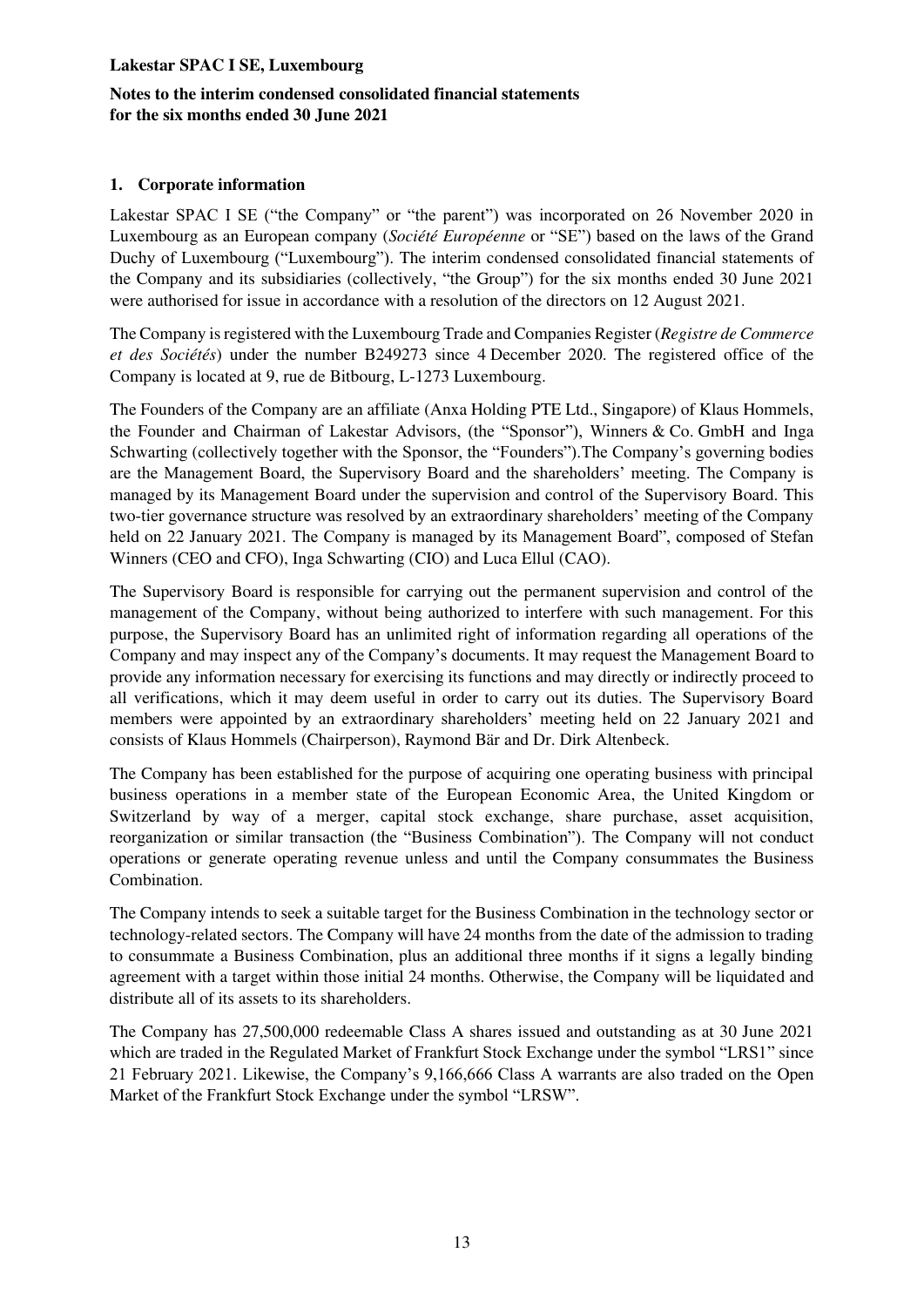## **Notes to the interim condensed consolidated financial statements for the six months ended 30 June 2021**

## **2. Summary of consolidation and accounting policies**

#### **2.1 Basis of preparation**

The interim condensed consolidated financial statements for the six months ended 30 June 2021 have been prepared in accordance with IAS 34 Interim Financial Reporting. The Group has prepared the financial statements on the basis that it will continue to operate as a going concern. The Management Board considers that there are no material uncertainties that may cast doubt significant doubt over this assumption. The Management Board has formed a judgement that there is a reasonable expectation that the Group has adequate resources to continue in operational existence for the foreseeable future, and not less than 12 months from the end of the reporting period.

The interim condensed consolidated financial statements do not include all the information and disclosures required in the annual financial statements and should be read in conjunction with the Group's annual consolidated financial statements as at 31 December 2020.

These interim condensed consolidated financial statements of the Group are unaudited. They are presented in Thousands of Euros ("€000" or "k€"). The Group's operations are not affected by significant seasonal or cyclical patterns.

#### **2.2 New standards, interpretations and amendments adopted by the Group**

The accounting policies adopted in the preparation of the interim condensed consolidated financial statements are consistent with those followed in the preparation of the Group's annual consolidated financial statements for the year ended 31 December 2020, except for the adoption of new standards effective as of 1 January 2021. The Group has not early adopted any standard, interpretation or amendment that has been issued but is not yet effective.

Several amendments apply for the first time in 2021, but do not have an impact on the interim condensed consolidated financial statements of the Group.

## *Interest Rate Benchmark Reform – Phase 2: Amendments to IFRS 9, IAS 39, IFRS 7, IFRS 4 and IFRS 16*

The amendments provide temporary reliefs which address the financial reporting effects when an interbank offered rate (IBOR) is replaced with an alternative nearly risk-free interest rate (RFR).

The amendments include the following practical expedients:

- A practical expedient to require contractual changes, or changes to cash flows that are directly required by the reform, to be treated as changes to a floating interest rate, equivalent to a movement in a market rate of interest
- Permit changes required by IBOR reform to be made to hedge designations and hedge documentation without the hedging relationship being discontinued
- Provide temporary relief to entities from having to meet the separately identifiable requirement when an RFR instrument is designated as a hedge of a risk component

These amendments had no impact on the interim condensed consolidated financial statements of the Group.

The Group intends to use the practical expedients in future periods if they become applicable.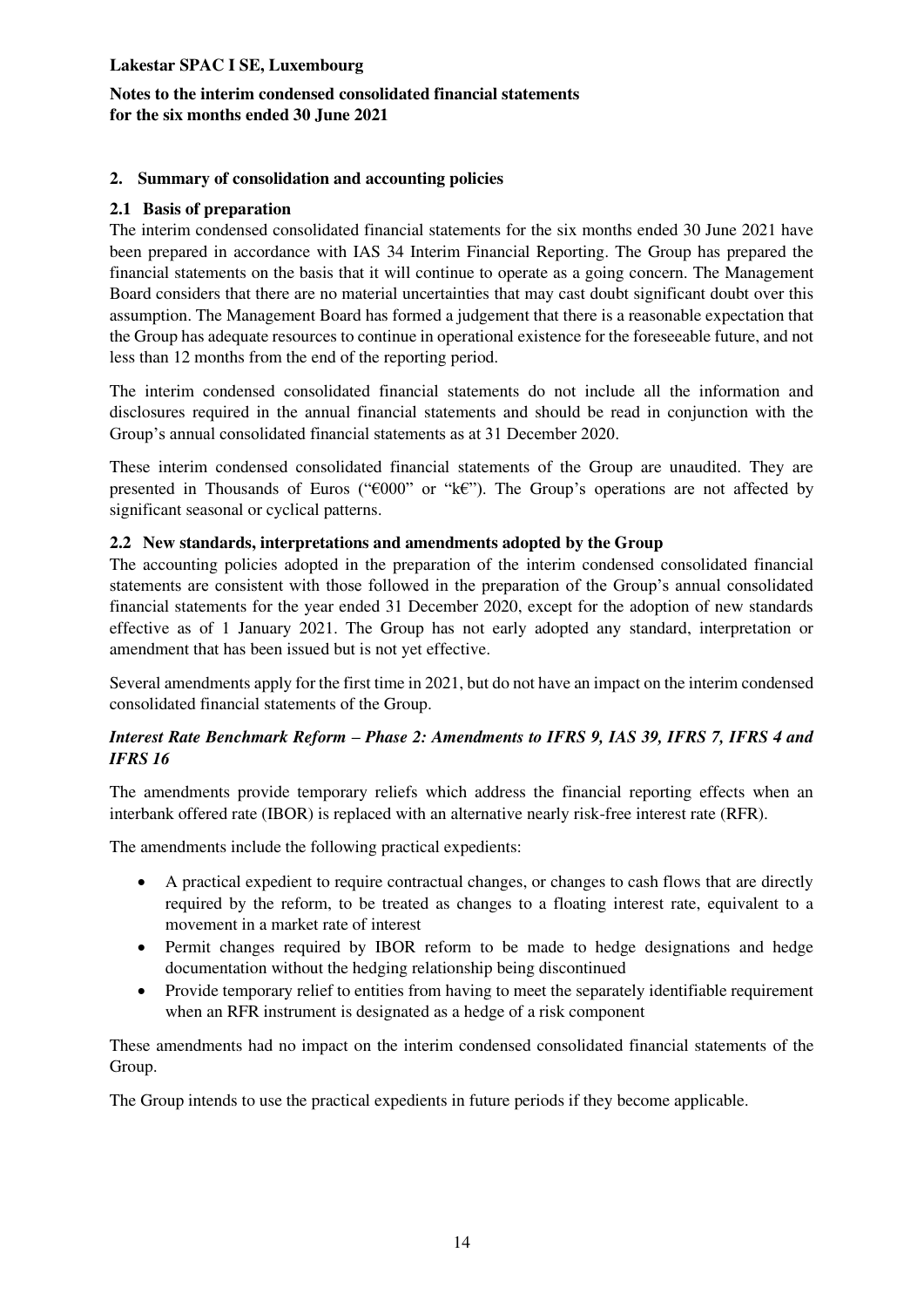## **Notes to the interim condensed consolidated financial statements for the six months ended 30 June 2021**

## **2.3 Significant accounting judgements, estimates and assumptions**

The preparation of consolidated financial statements in conformity with IFRS requires management to make judgements, estimates and assumptions that affect the application of accounting policies and the reported amounts of assets, liabilities, income and expenses.

Actual results and outcomes may differ from management's estimates and assumptions due to risks and uncertainties, including uncertainty in the current economic environment due to the ongoing outbreak of a novel strain of the coronavirus ("COVID-19").

In December 2019, a COVID-19 outbreak was reported in China, and, in March 2020, the World Health Organization declared it a pandemic. Since being initially reported in China, the coronavirus has spread to over 150 countries. Given the ongoing and dynamic nature of the COVID-19 crisis, it is difficult to predict the impact on the business of potential targets. The extent of such impact will depend on future developments, which are highly uncertain and cannot be predicted, including new information which may emerge concerning the severity of the coronavirus and actions taken to contain the coronavirus or its impact, among others. The ongoing COVID-19 pandemic, the increased market volatility and the potential unavailability of third-party financing caused by the COVID-19 pandemic as well as restrictions on travel and in-person meetings, which may hinder the negotiations, may also delay and/or adversely affect the Business Combination or make it more costly.

In the mid of 2021, the COVID-19 pandemic continued to impact business operations worldwide. The COVID-19 pandemic may continue to impact the business operations and the intended Business Combination processes, and there is uncertainty in the nature and degree of its continued effects over time.

Estimates and underlying assumptions are reviewed on an ongoing basis. Revisions to accounting estimates are recognised in the period in which the estimates are revised and in any future periods affected.

Some instruments issued by the Company might be accounted for under IFRS 2 *Share-based payments* based on the following policy: The cost of equity-settled transactions is determined by the fair value at the date when the grant is made using an appropriate valuation model. That cost is recognised in as part of other operating expenses in the statement of comprehensive income, together with a corresponding increase in equity, over the period in which the service and, where applicable, the performance conditions are fulfilled (the vesting period). The cumulative expense recognised for equity-settled transactions at each reporting date until the vesting date reflects the extent to which the vesting period has expired and the Group's best estimate of the number of equity instruments that will ultimately vest. The expense or credit in the statement of comprehensive income for a period represents the movement in cumulative expense recognised as at the beginning and end of that period.

Service and non-market performance conditions are not taken into account when determining the grant date fair value of awards, but the likelihood of the conditions being met is assessed as part of the Group's best estimate of the number of equity instruments that will ultimately vest. Market performance conditions are reflected within the grant date fair value. Any other conditions attached to an award, but without an associated service requirement, are considered to be non-vesting conditions. Non-vesting conditions are reflected in the fair value of an award and lead to an immediate expensing of an award unless there are also service and/or performance conditions.

No expense is recognised for awards that do not ultimately vest because non-market performance and/or service conditions have not been met. Where awards include a market or non-vesting condition, the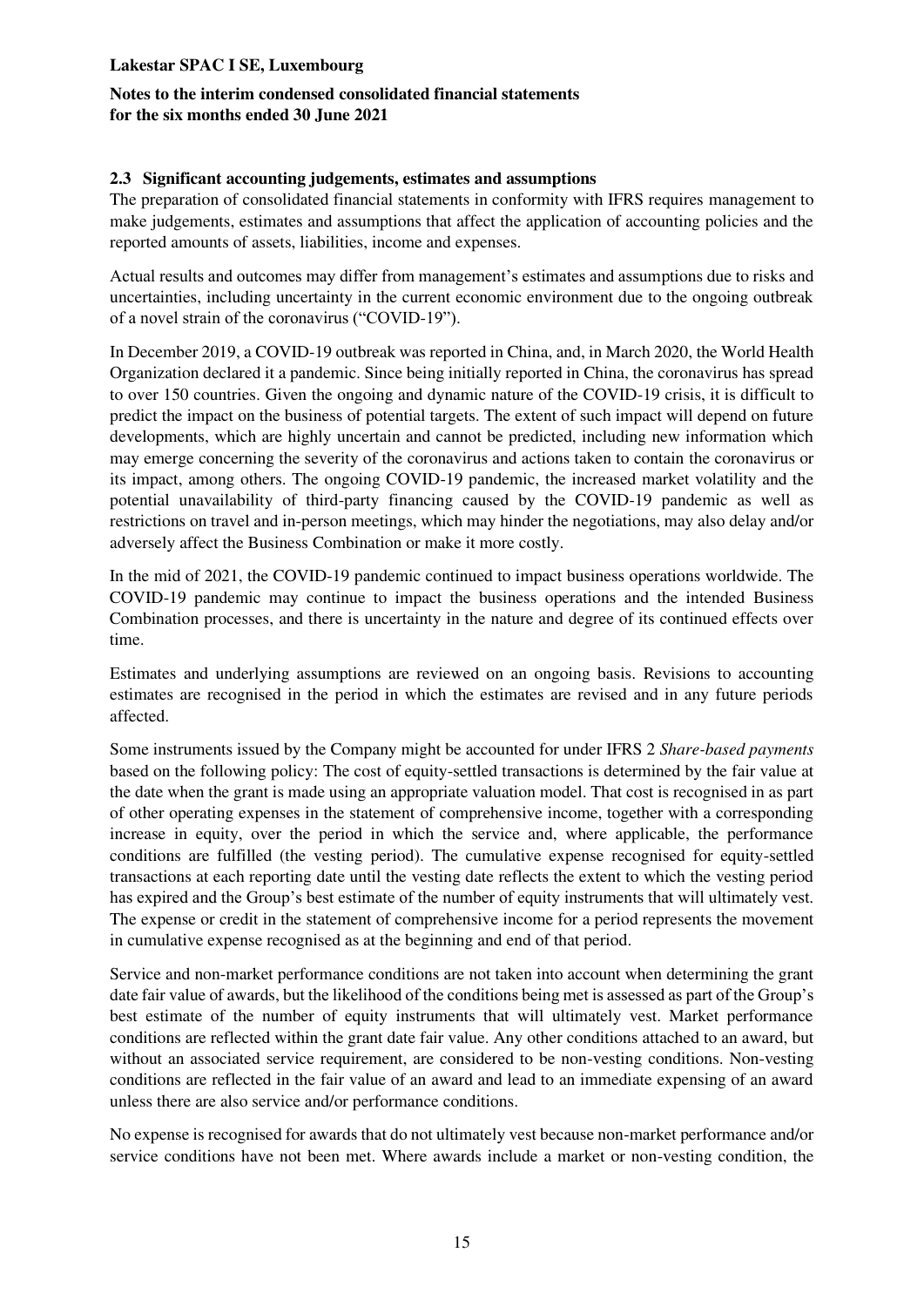## **Notes to the interim condensed consolidated financial statements for the six months ended 30 June 2021**

transactions are treated as vested irrespective of whether the market or non-vesting condition is satisfied, provided that all other performance and/or service conditions are satisfied.

When the terms of an equity-settled award are modified, the minimum expense recognised is the grant date fair value of the unmodified award, provided the original vesting terms of the award are met. An additional expense, measured as at the date of modification, is recognised for any modification that increases the total fair value of the share-based payment transaction, or is otherwise beneficial to the recipient of the share-based payment. Where an award is cancelled by the entity or by the counterparty, any remaining element of the fair value of the award is expensed immediately through profit or loss.

As at 30 June 2021, the significant areas of estimation, uncertainty and critical judgements in applying accounting policies that have the most significant effect on the amounts recognised in these interim condensed consolidated financial statements are:

- Going concern: The Management Board's underlying assumption to prepare the Interim condensed consolidated financial statements is based on the anticipated successful completion of the Business Combination. As required by art. 480-2 of the Luxembourg law of 10 August 1915 (as amended) the Management Board of the Group plans to present a business continuity plan to the shareholders. Further, the Founders have contributed sufficient capital to finance third party costs and other working capital requirements.
- Deferred tax asset: A deferred tax asset in respect of the tax losses incurred has not been recognised as the Management Board considers there to be significant uncertainty in terms of future taxable profit against which the Group can utilise the benefits therefrom (Note 6).
- Classification of the instruments issued by the Company: The Company has assessed the instruments issued by the Company whether they should be accounted for as share-based payments within the scope of IFRS 2 or as financial instruments within the scope of IAS 32 *Financial instruments*. This assessment involves consideration of all terms and conditions attached to the instruments and as to whether the instruments were issued by the Company for a service to the Company, potentially at a discount or subject to service or performance conditions. The Management Board concluded that class A shares and warrants should be accounted for under IAS 32, whereas class B shares and warrants are considered to fall within the scope of IFRS 2, except for class B shares and warrants issued under the Additional Sponsor Subscription, which are also accounted for as financial liabilities.
- Redeemable class A shares: The Management Board assessed the classification of redeemable class A shares in accordance with IAS 32 and concluded that the redeemable class A shares do not meet the criteria for equity treatment and must be recorded as liabilities. The class A shares have certain redemption features that are considered to be outside of the Company's control and subject to occurrence of uncertain future events. Accordingly, the Company classifies the redeemable class A shares as financial liabilities at amortised cost in accordance with IFRS 9. The transaction costs directly attributable to the issuance of the redeemable class A shares are deducted from the initial fair value and are therefore part of the effective interest rate. Refer to Note 8 for more details.
- Class A warrants: The Management Board assessed the classification of warrants in accordance with IAS 32 under which the warrants do not meet the criteria for equity treatment and must be recorded as financial liabilities. Accordingly, the Company classifies the class A warrants as liabilities at their fair value through profit and loss. The class A warrants were valued using a Modified Black-Scholes Option Pricing model at issuance. Refer to Note 8 for more details.
- Class B shares: The Management Board assessed that class B shares are considered to be sharebased payments in scope of IFRS 2. These Founder shares were issued to the Founders in return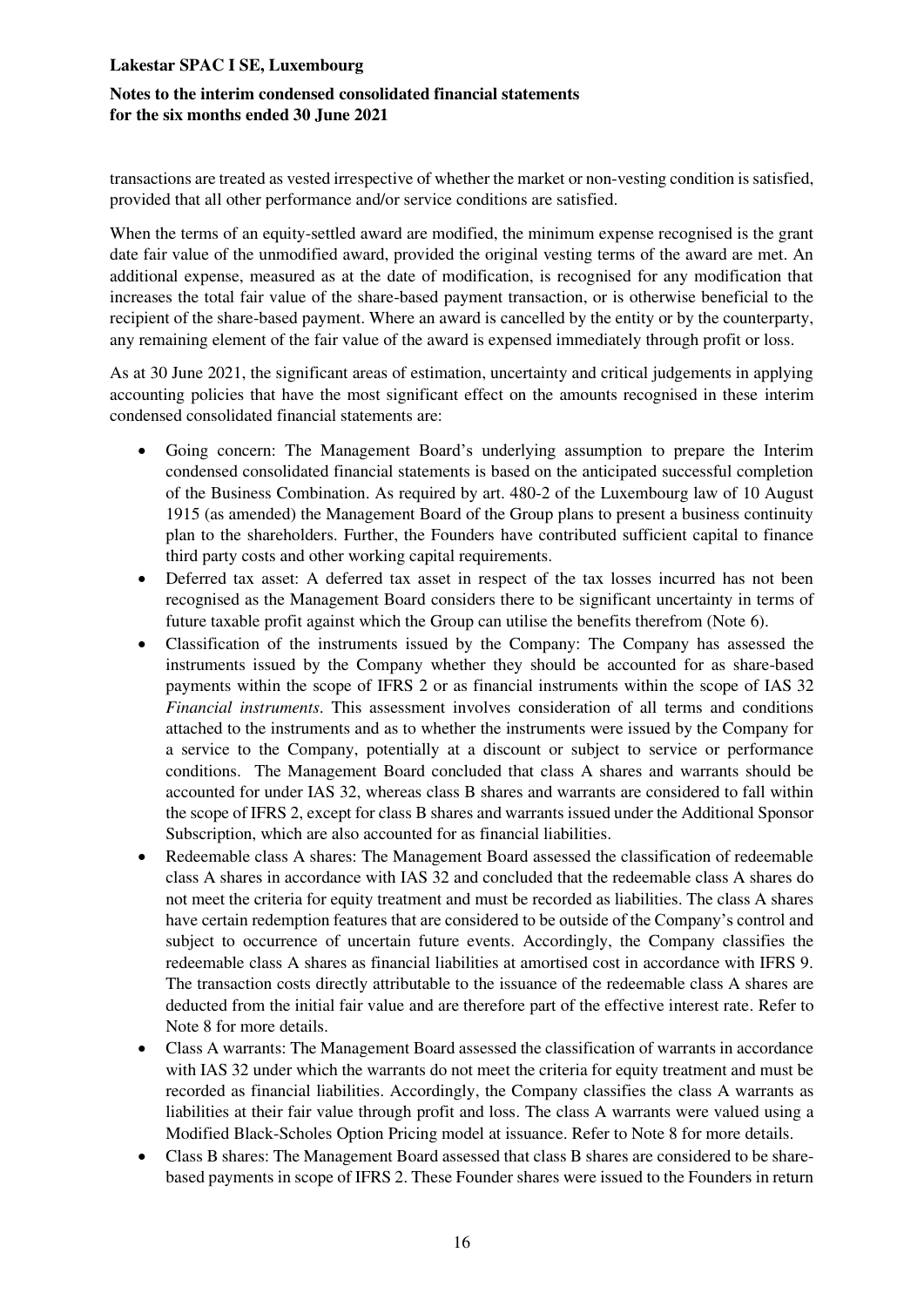## **Notes to the interim condensed consolidated financial statements for the six months ended 30 June 2021**

for the various activities and services performed on behalf of the Company, most significantly the successful identification of a target and consummation of the Business Combination. The Founder shares were issued at nominal amount and do not carry a specified service period but would be forfeited or otherwise expire worthless if a Business Combination is not consummated. Therefore, the Founders only derive the value from the Founder shares when they are converted into class A shares upon a successful Business Combination. Consequently, the grant date of these awards does not occur until the closing date of the Business Combination. No IFRS 2 charge is recognised prior to that date since only then, the value of the award can be determined. The founder shares are considered an equity-settled share-based payment award. Also refer to Note 12.

- Class B warrants: They are determined to be equity-settled share-based payment awards in accordance with IFRS 2 on which the vesting of the class B warrants are tied to the services provided by the Founders in relation to the completion of the Business Combination. The relevant measurement date of the class B Founder warrants (except for any class B Founder warrants acquired as part of the Additional Sponsor Subscription) in accordance with IFRS 2 will occur once a target has been identified and accepted in a shareholders' meeting. As there is no service period attached to the class B Founder warrants, the expense shall be recognized upon satisfaction of all vesting conditions. Therefore, the grant date fair value of the Founder warrants will be recognized in full at the closing of the Business Combination, which is also the grant date. The price of  $\epsilon$  1.50 paid by the Founders per class B warrant is shown under "Other capital reserves" as of 30 June 2021.
- Additional Sponsor Subscription: The sponsor subscribed to 260,000 class B shares and 86,666 class B warrants for an aggregate purchase price of  $\epsilon$  2,600,000. The total fair value of the unit of the Additional Sponsor Subscription related class B shares and class B warrants amounts to k€ 2,600. The class B shares are initially measured at fair value minus all the transaction cost that are directly attributable to issuing the financial liability in accordance to IFRS 9.5.1.1. The fair value of the class B shares is determined as the residual amount of the fair value of the entire class B unit that is related to the additional sponsor subscription ( $k \in (2,600)$ ) and the fair value of the class B Founder warrants. The class B shares then are subsequently measured at amortized cost using the effective interest rate method. The class B warrants held as part of this subscription are considered derivatives which are measured at fair value through profit or loss.
- Additional Purchase Price: In addition to the Founders Capital At-Risk, the Founders paid an Additional Purchase Price for the Founder Warrants in the aggregate of  $k \in \{3,200\}$  that will be used to cover the remuneration of the members of the Management Board of the Company and due diligence cost in connection with the Business Combination. The additional purchase price shall be repaid to the Founders upon consummation of the Business Combination to the extent it has not been used. Therefore, the Additional Purchase Price is accounted for as a financial liability.

#### **3. Private Placement and Initial Public Offering**

The Company has completed its Private Placement on 21 February 2021 for the issuance of 27,500,000 class A redeemable shares with a par value of  $\epsilon$  0.0192 and 9,166,666 class A warrants. The class A redeemable shares are admitted to trading in the Regulated Market of the Frankfurt Stock Exchange (General Standard) under the symbol "LRS1" on 22 February 2021. Likewise, the class A warrants are also traded on the Open Market of the Frankfurt Stock Exchange under the symbol "LRSW". The 27,500,000 units (the "Units"), each consisting of one share (a "Public Share" or class A share) and 1/3 warrant (a "Public Warrant" or "class A warrant"), were placed at a price of  $\epsilon$  10.00 per unit representing a total placement volume of  $\epsilon$  275 million.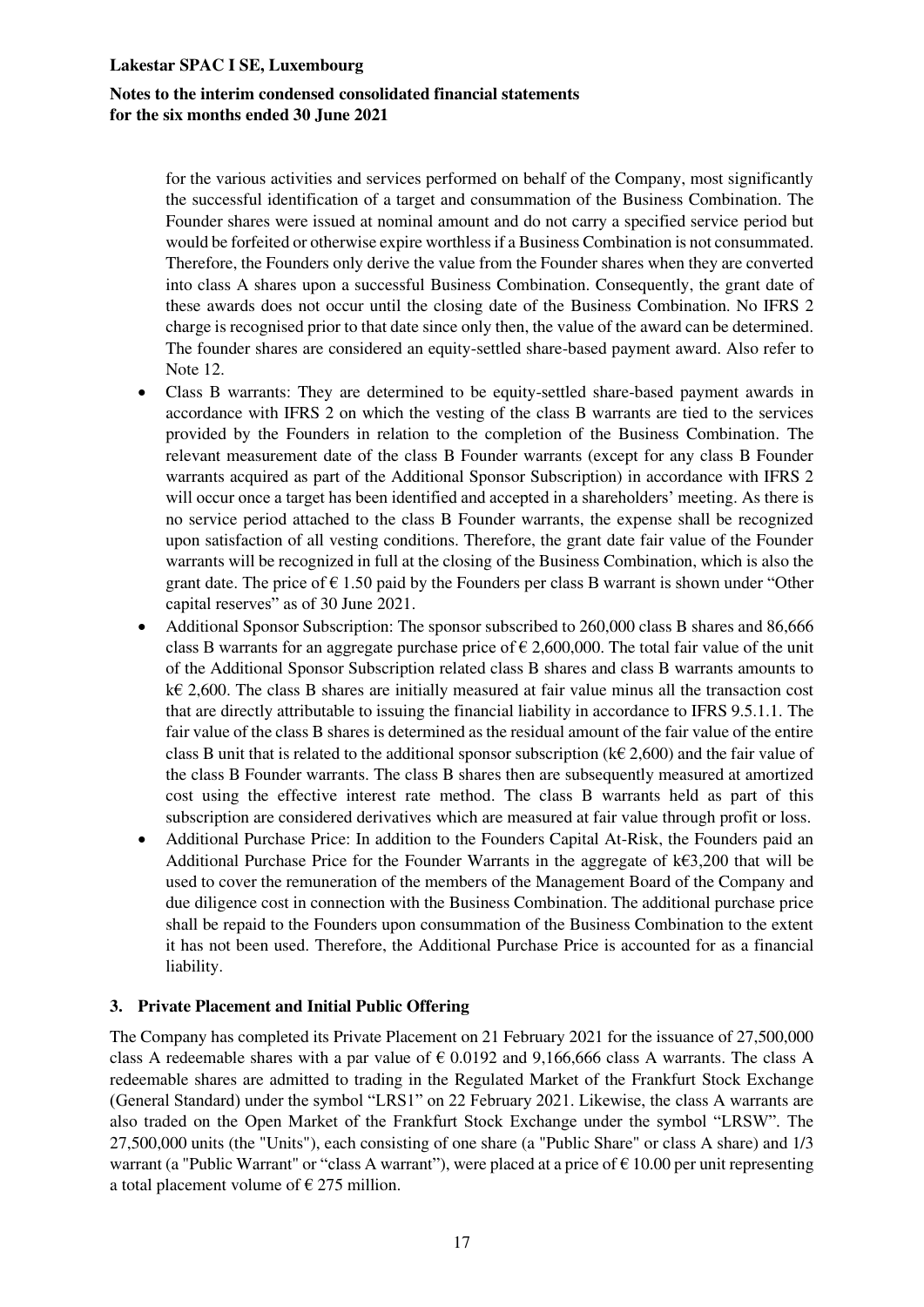## **Notes to the interim condensed consolidated financial statements for the six months ended 30 June 2021**

The Shareholders of the Company, namely Anxa Holding PTE Ltd. (also referred to as Sponsor), Winners & Co. GmbH and Inga Schwarting have subscribed to 7,135,000 class B convertible shares and 5,419,999 class B warrants of the Company. The class B shares and warrants are not publicly traded securities. The Founders have agreed to a lock-up period running at least until the Business Combination, subject to customary exceptions.

For the issuance of class A shares an amount of  $k \in 6,213$  has been directly deducted from the proceeds of the issuance attributable to these instruments for costs incurred for the listing of the class A shares.

## **4. Business Combination**

The Company intends to seek a suitable target for the Business Combination in the technology sector or technology-related sectors. The Company will have 24 months from the date of the admission to trading to consummate a Business Combination, plus an additional three months if it signs a legally binding agreement with a target within those initial 24 months. Otherwise, the Company will be liquidated and distribute all of its assets to its shareholders and with a priority to its class A shareholders.

On 4 June 2021, the Group has entered into a non-binding letter of intent with HomeToGo GmbH, Berlin ("HomeToGo" or "HTG"), concerning a Business Combination between the Company and HomeToGo pursuant to which the Company intends to acquire or assume 100% of the outstanding equity and equity equivalents of HomeToGo. The letter of intent further includes an agreement to seek a PIPE transaction (private investment in public equity) in a to be agreed upon amount that the Company and HomeToGo intend to consummate in parallel to the envisaged Business Combination. Since the Business Combination was not closed in the six months period ended 30 June 2021, the intended Business Combination is not reflected in the condensed consolidated financial statements.

HomeToGo is a marketplace for alternative accommodations that connects millions of users searching for a perfect place to stay with tens of thousands of inventory suppliers across the globe, operating localized websites and apps in 23 countries.

For further comments please refer to the last section in these notes to financial statements regarding the events after the reporting period.

## **5. Other expenses**

## **5.1 Other operating expenses**

The other operating expenses of k $\epsilon$  3,009 incurred in 2021 mainly include fees for tax, accounting, auditor's, directors' fees, negative interest expenses and consulting services. Directors' fees amount to k€ 245 for the reporting period. The other operating expenses also includes the transaction cost attributable to class A warrants.

The Company did not have any employees during the financial period ended 30 June 2021.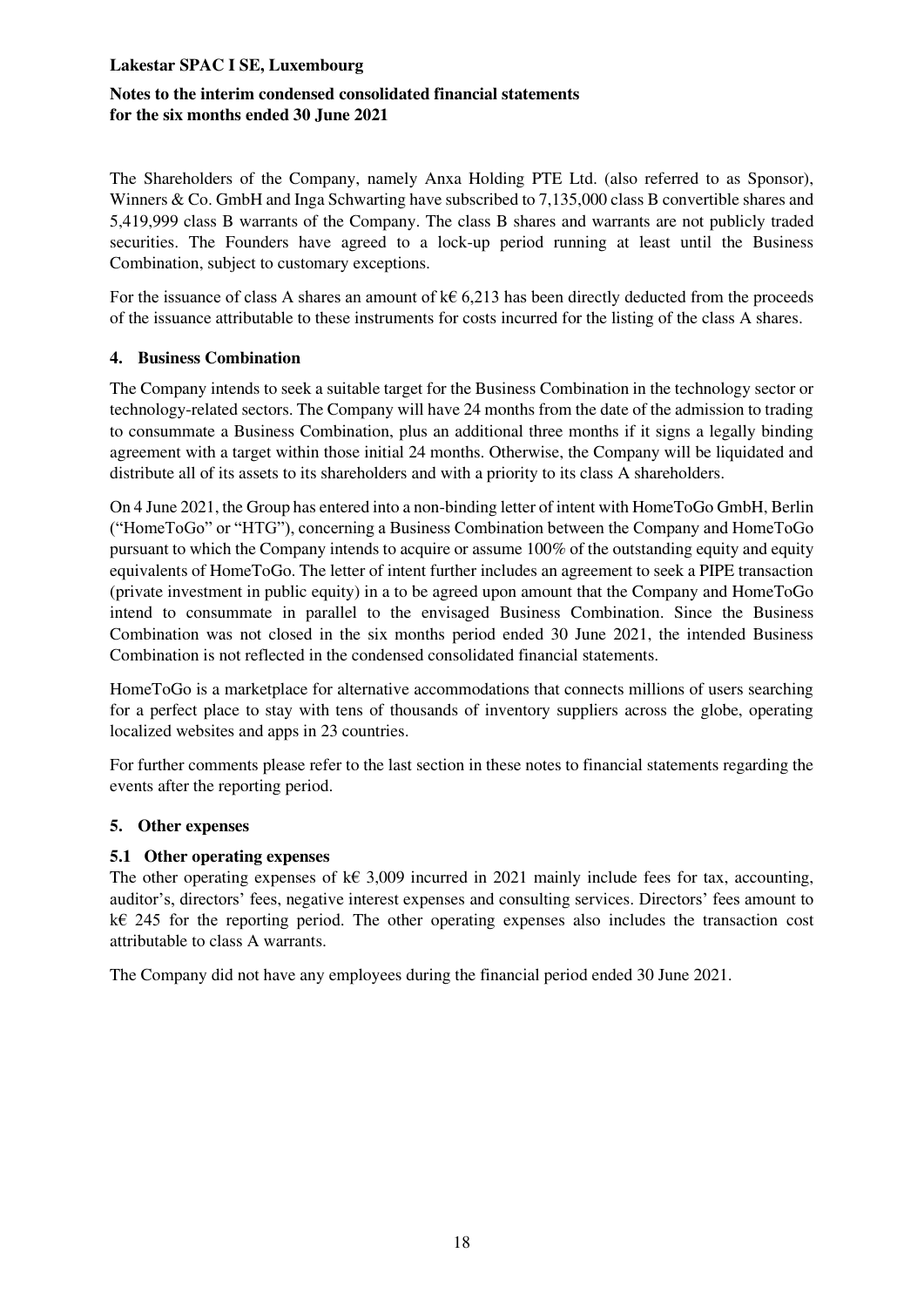## **Notes to the interim condensed consolidated financial statements for the six months ended 30 June 2021**

#### **5.2 Finance costs**

The finance costs comprise the following costs:

|                                                                     | For the six months<br>ended 30 June 2021 |  |
|---------------------------------------------------------------------|------------------------------------------|--|
|                                                                     |                                          |  |
|                                                                     | $\epsilon$ 000                           |  |
| Interest expenses on class A shares                                 | (10,252)                                 |  |
| Interest expenses on class B shares (Addional Sponsor Subscription) | (64)                                     |  |
| Finance costs                                                       | (10,316)                                 |  |

The class A shares and class B shares from the Additional Sponsor Subscription only are measured at amortized cost using the effective interest rate method. The effective interest rate used to calculate the interest expenses for the class A shares is 11,63 %. Likewise, the same method has been applied for class B shares from the Additional Sponsor Subscription, resulting in interest expenses of k€ 64 for the six months period ended 30 June 2021.

#### **5.3 Finance income**

The finance income comprises the following items:

|                                                                       | For the six months<br>ended 30 June 2021 |  |
|-----------------------------------------------------------------------|------------------------------------------|--|
|                                                                       | $\epsilon$ 000                           |  |
| Fair value gain on class A warrants                                   | 3,410                                    |  |
| Fair value gain on class B warrants (Additional Sponsor Subscription) | 33                                       |  |
| Interest income                                                       |                                          |  |
| Finance income                                                        | 3.444                                    |  |

On 17 February 2021 the Company has authorized the issuance and sale of 9,166,666 class A warrants which may be exercised to subscribe for class A shares of the Company. In accordance with IAS 32 the class A warrants have been classified as financial liability measured at fair value through profit or loss. The class A warrants have been valued at  $\epsilon$  1.27 per warrant as per inception on 22 February 2021.

Since, based on the quoted market price, the valuation of the class A warrants decreased to  $\epsilon$  0.90 per warrant as at 30 June 2021, the Company has realized a fair value gain on class A warrants of k€ 3,410.

Likewise, the fair value gain of class B warrants from the Additional Sponsor Subscription results for the difference between the measurement of the financial liability as of 22 February 2021 and 30 June 2021 amounting to  $k \in \{33\}$ .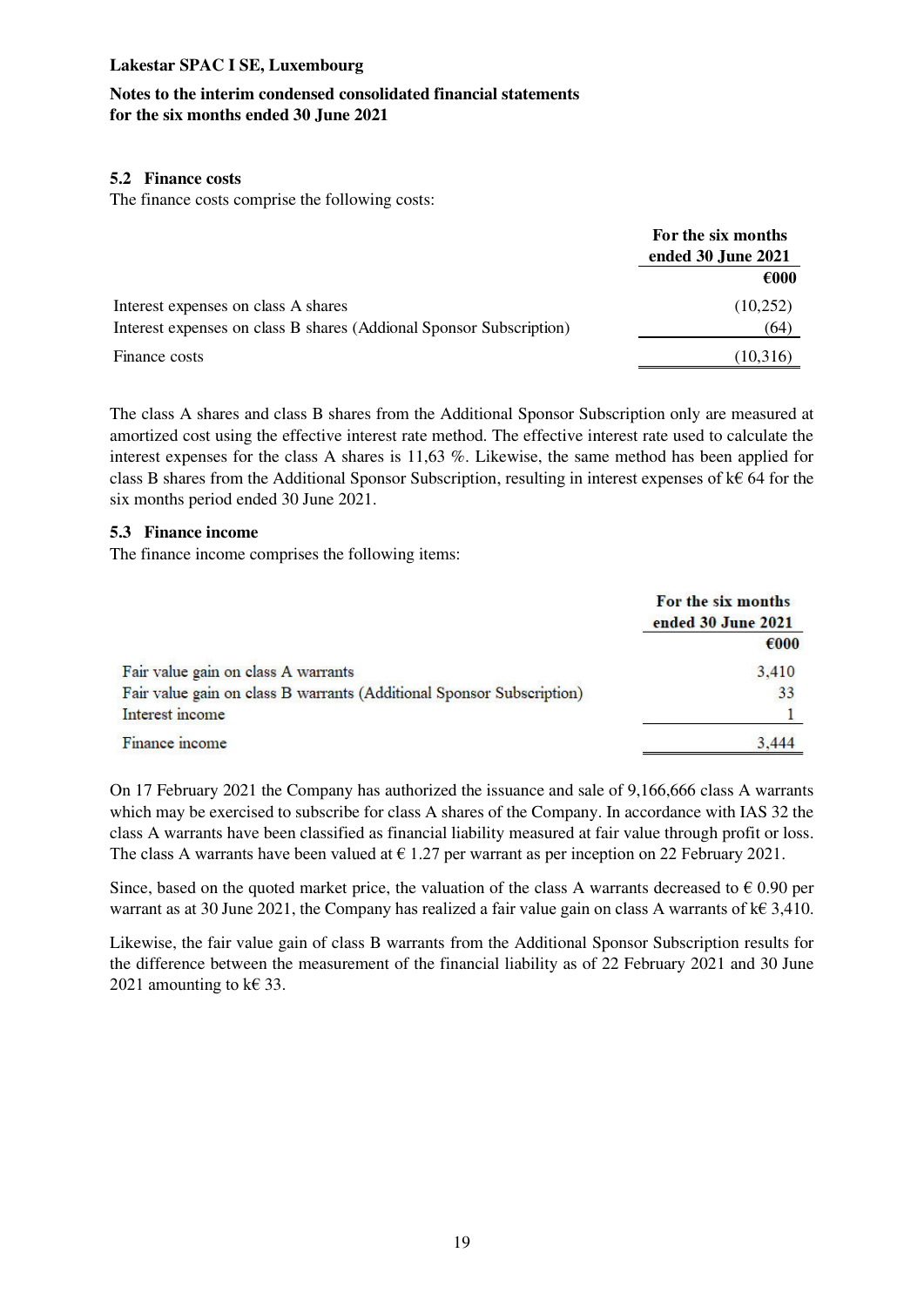## **Notes to the interim condensed consolidated financial statements for the six months ended 30 June 2021**

#### **6. Income taxes**

The reconciliation between actual and theoretical tax expense is as follows:

|                                                         | For the six months<br>ended 30 June 2021 |  |
|---------------------------------------------------------|------------------------------------------|--|
|                                                         | $\epsilon$ 000                           |  |
| Profit/(Loss) for the period after tax                  | (9,881)                                  |  |
| Income tax                                              |                                          |  |
| Profit/(Loss) for the period before tax                 | (9,881)                                  |  |
| Theoretical tax charges, applying the tax rat of 24.94% | 2.464                                    |  |
| Losses for which no deferred tax has been created       | 2,464                                    |  |
| Income tax                                              | $\theta$                                 |  |

The tax rate used in reconciliation above is the Luxembourgish tax rate (24.94%) as the Company is domiciled in Luxembourg.

Deferred tax assets on tax loss-carryforwards and temporary differences have not been recognised in respect of the loss incurred within the period ended 30 June 2021 because it is not probable that future taxable profit will be available against which the Group can utilise the benefits therefrom. Unused tax losses of the Company can be used within a period of 17 years as per Luxembourg tax law.

#### **7. Earnings per share**

Basic earnings per share ("EPS") is calculated by dividing the profit or loss for the period attributable to ordinary equity holders of the parent by the weighted average number of ordinary shares outstanding during the period.

Diluted EPS is calculated by dividing the profit or loss attributable to ordinary equity holders of the parent by the weighted average number of ordinary shares outstanding during the period plus the weighted average number of ordinary shares that would be issued on conversion of all the dilutive potential ordinary shares into ordinary shares.

The following table reflects the income and share data used in the basic and diluted EPS calculations:

|                                                                                  | As at 30 June 2021 |
|----------------------------------------------------------------------------------|--------------------|
| Loss attributable to class B equity holders of the parent:                       | (9,881)            |
| Weighted average number of ordinary shares for basic and diluted EPS             | 6,704,861          |
| Basic and diluted EPS                                                            | (1.47)             |
| Number of potential further shares not considered because they are antidilutive: |                    |
| Redeemable class A shares                                                        | 27,500,000         |
| Redeemable sponsor subscription                                                  | 260,000            |
| Class A and B warrants                                                           | 14,586,666         |
| Total                                                                            | 42,346,666         |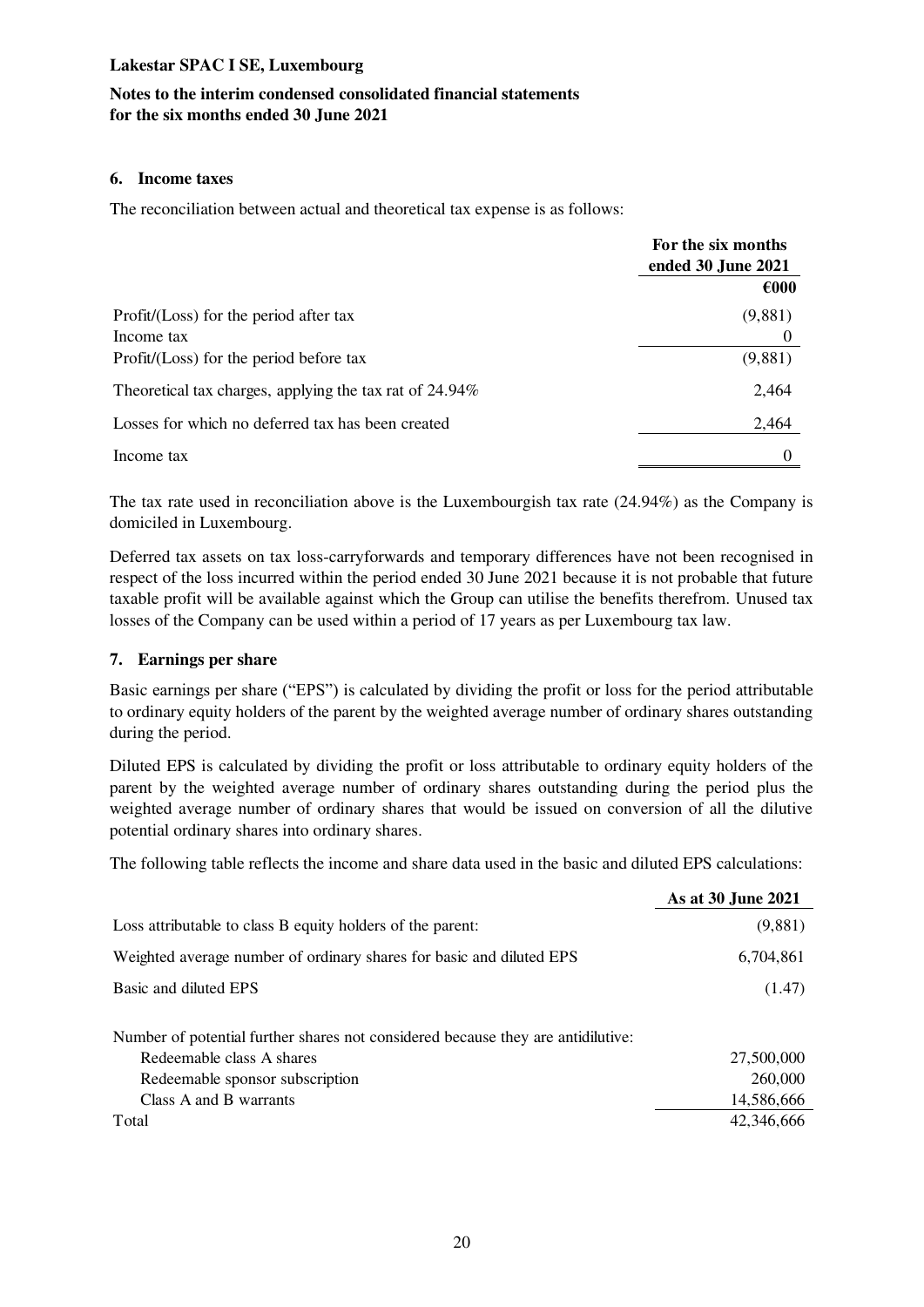## **Notes to the interim condensed consolidated financial statements for the six months ended 30 June 2021**

#### **8. Financial assets and liabilities**

#### **Financial liabilities**

Set out below, is an overview of financial liabilities held by the Group as at 30 June 2021:

|                                                             | As at 30 June 2021 |
|-------------------------------------------------------------|--------------------|
|                                                             | $\epsilon$ 000     |
| <b>Financial liabilities at amortised cost:</b>             |                    |
| Carrying value of class A shares                            | 267,380            |
| Carrying value of additional class B shares                 | 2,351              |
| Additional share premium class B shares                     | 1,216              |
| Financial liabilities at fair value through profit or loss: |                    |
| Fair value of class A warrants                              | 8,250              |
| Fair value of additional class B warrants                   | 78                 |
| <b>Financial liabilities</b>                                | 279,275            |

The Company has completed its Private Placement on 21 February 2021 for the issuance of 27,500,000 class A redeemable shares with a par value of  $\epsilon$  0.0192 and 9,166,666 class A warrants. The 27,500,000 units (the "Units"), each consisting of one share (a "Public Share" or class A share) and 1/3 warrant (a "Public Warrant" or class A warrant), were placed at a price of  $\epsilon$  10.00 per unit representing a total placement volume of  $\epsilon$  275 million.

Class A shareholders may request redemption of all or a portion of their class A shares in connection with the Business Combination, subject to the conditions and procedures set forth in the Articles of Association. Class A shares will only be redeemed under the following conditions, (i) the Business Combination is approved by the general meeting of shareholders and subsequently consummated, (ii) a holder of class A shares notifies the Company of its request to redeem a portion or all of its class A shares in writing by completing a form approved by the Management Board for this purpose that will be included with the convening notice for the general meeting of shareholders and such notification is received by the Company not earlier than the publication of the notice convening the general meeting of shareholders for the approval of the Business Combination and not later than two business days prior to the date of the general meeting of shareholders convened for the purpose of approving the Business Combination, and (iii) the holder of class A shares transfers its class A shares to a trust depositary account specified by the Company in the notice convening the general meeting of shareholders.

Each class A share that is redeemed shall be redeemed in cash for a price equal to the aggregate amount on deposit in the escrow account related to the proceeds from the Private Placement of the class A shares and warrants, divided by the number of the then outstanding class A shares, subject to (i) the availability of sufficient amounts on the escrow account and sufficient distributable profits and reserves of the Company.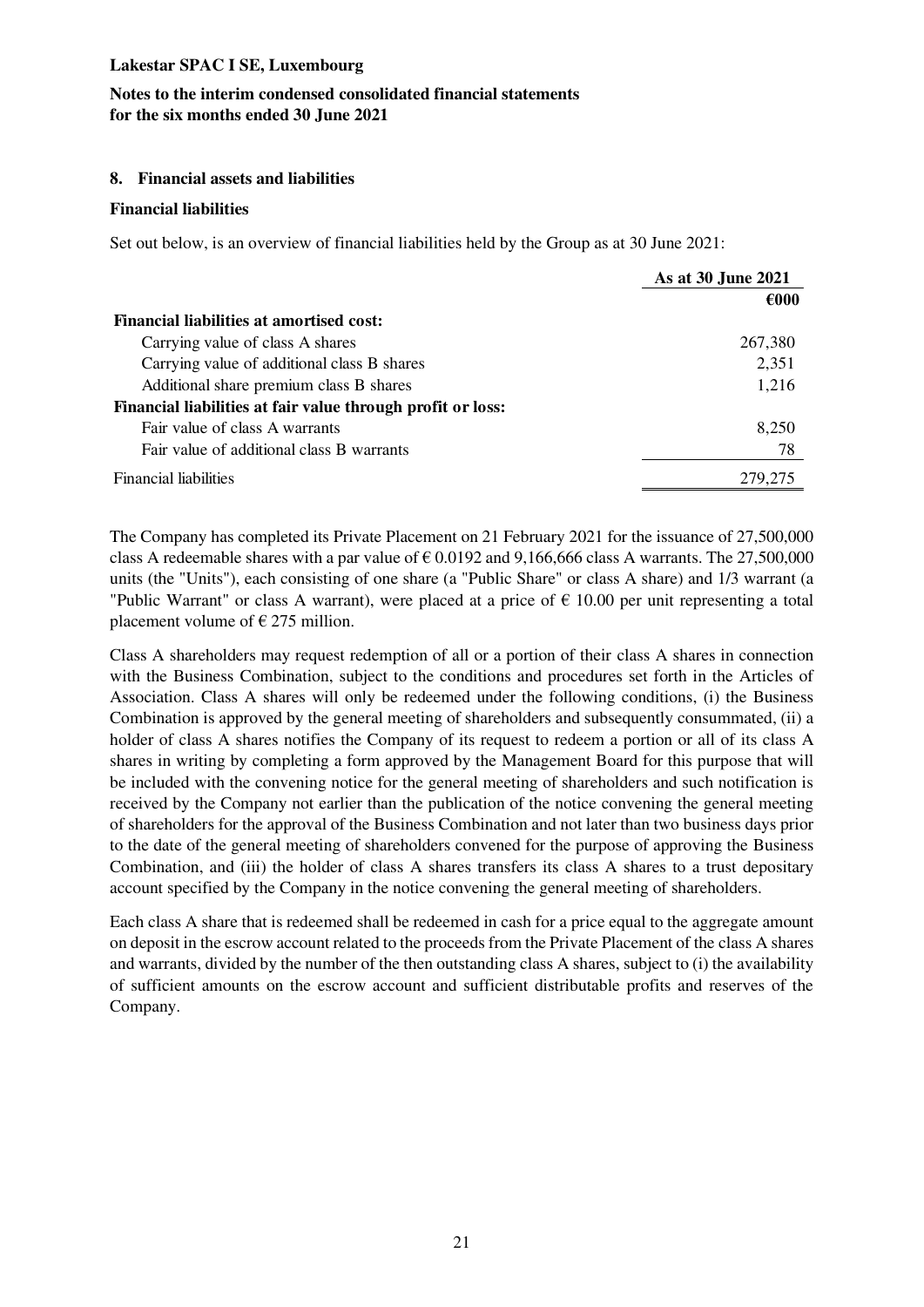## **Notes to the interim condensed consolidated financial statements for the six months ended 30 June 2021**

The amortized cost of the class A shares was derived as follows:

|                                                          | As at 30 June 2021 |  |
|----------------------------------------------------------|--------------------|--|
|                                                          | $\epsilon$ 000     |  |
| Proceeds from public units                               | 275,000            |  |
| Fair value of class A warrants on inception              | (11,660)           |  |
| Assigned costs of issuance                               | (6,212)            |  |
| Subtotal: Amount of the liability at initial recognition | 257,128            |  |
| Interest expense relating to class A shares              | 10,252             |  |
| Class A shares, amortized costs                          | 267,380            |  |

The fair value of redeemable class A shares was  $\epsilon$  274 million based on its quoted price as at 30 June 2021.

The Additional Sponsor Subscription of class B shares ("additional class B shares") is accounted for under IAS 32 as a redeemable instrument at the option of the holder. Similar to the class A shares, these class B shares constitute puttable instruments, that would need to be classified as a financial liability at amortized cost. At inception, a liability of  $k \in 2,600$  has been recorded which has been reduced by the negative interest expenses incurred by the Company of  $k \in \{206\}$ . The same holds true for the additional purchase price of k€ 3,200 which has been reduced by k€ 1,984, i.e. the management fees incurred in 2021 and due diligence expenses, since the liability is reduced by that amount.

On 17 February 2021 the Company has authorized the issuance and sale of 9,166,666 class A warrants which may be exercised to subscribe for class A shares, and which are accounted for as a financial liability at fair value through profit or loss in accordance with IAS 32. From a valuation point of view, the public warrant agreement constitutes a multiple embedded derivative, where (1) a call option and (2) a redemption right compose the entire instrument. To arrive at the fair value of the entire instrument, the fair value of the redemption right is to be deducted from the fair value of the call option (without the redemption right). The value of the redemption right is dependent on the occurrence of specific events. It has been calculated that the value of the call option was  $\epsilon$  1.27 per warrant as of 22 February 2021 and  $\epsilon$  0.90 per warrant as at 30 June 2021, based on the quoted market price (Level 1). The calculated value of the redemption right was  $\epsilon$  0.00 on the issuance date. Consequently, a fair value adjustment of k€ 3,410 has been recorded under the finance income for the valuation as at 30 June 2021.

Additional Sponsor Subscription class B warrants are categorized as financial liabilities at fair value through profit or loss as of the admission date of the warrant agreement. They are initially recognized at fair value and are subsequently measured at fair value through profit or loss, with any fair value gains or losses being recognized in the statement of profit or loss. The Additional Sponsor Subscription class B warrants are also valued at  $\epsilon$  0.90 per warrant as at 30 June 2021, i.e. by reference to the quoted price of class A warrants (Level 2).

## **9. Deferred costs**

Deferred costs of k€ 44 as at 30 June 2021 are mainly composed prepaid expenses.

## **10. Cash and cash equivalents**

The amount of cash and cash equivalents was k€ 3,798 as at 30 June 2021. This balance does not include cash balances held in escrow of  $k \in 277,465$ .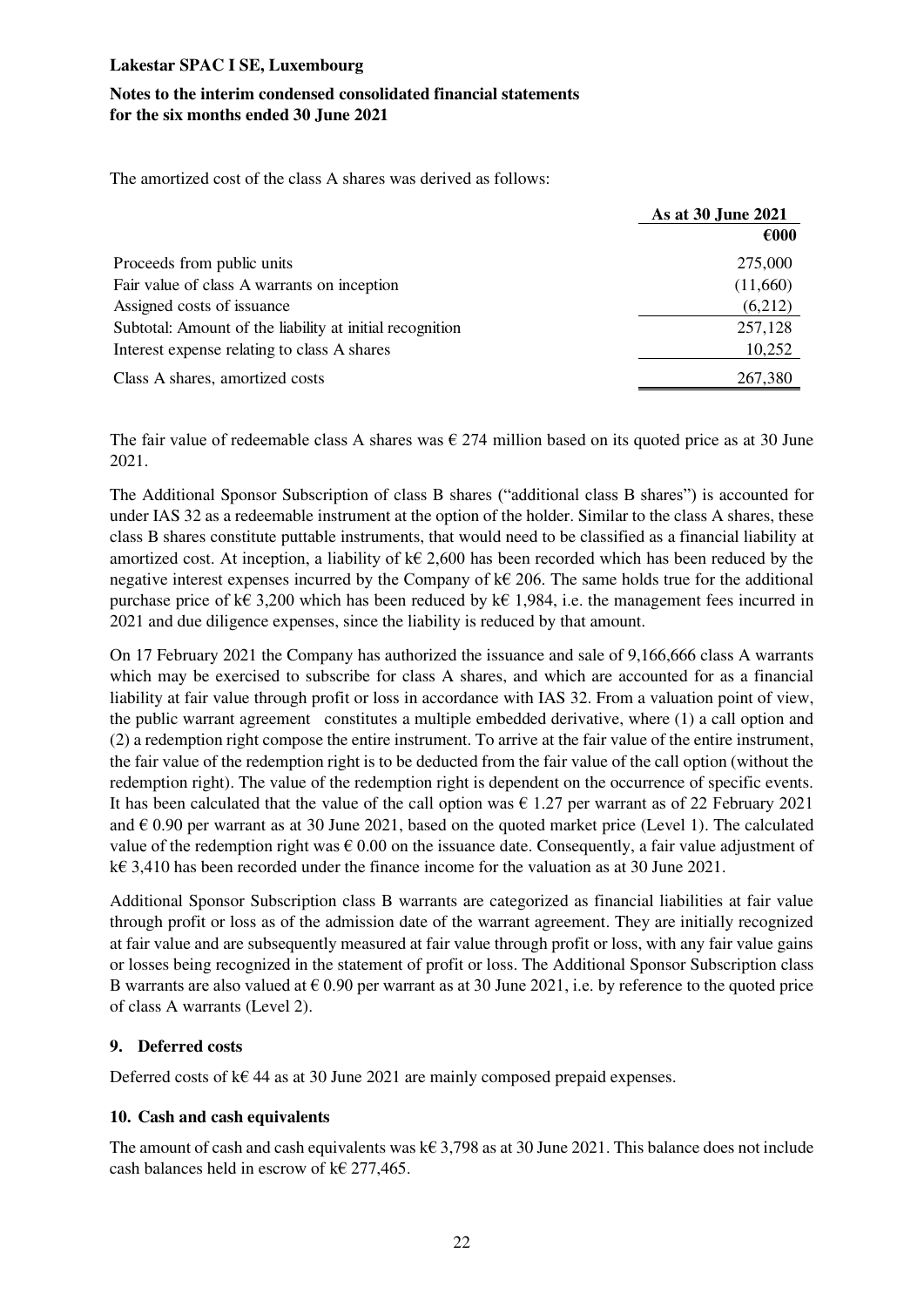## **Notes to the interim condensed consolidated financial statements for the six months ended 30 June 2021**

Cash and cash equivalents consist of balances held in current accounts.

#### **11. Cash balances held in escrow account**

The Company has transferred all of the gross proceeds from the Private Placement of the units (k€ 275,000) and the Additional Sponsor Subscription (k€ 2,600) into an escrow account with Deutsche Bank Aktiengesellschaft. In case of a Business Combination, the amounts held in the escrow account will be paid out in this order of priority, (i) to redeem the public shares for which a redemption right was validly exercised, (ii) in relation to any public share for which a public shareholder has validly exercised a redemption right, the payment of any pro rata (positive) interest on, or other income generated from investment of, any amounts deposited in the escrow account, after deduction of taxes paid, (iii) to pay the fixed deferred listing commission, (iv) to pay the discretionary listing commission and (v) payment of any remainder of any amount in the escrow account to the Company.

If the Company does not consummate a Business Combination by the relevant deadline, the amounts standing to the credit of the escrow account will be distributed to the Company, and, after deduction of the unused portion, if any, of the proceeds from the Additional Sponsor Subscription, at the first priority distributed to the holders of the public shares.

The proceeds from the Additional Sponsor Subscription will be used to cover the negative interest paid on the proceeds held in the escrow account. In 2021, an amount of k $\epsilon$  135 for negative interest has been paid and has consequently reduced the cash balances held in the escrow account. Therefore, the amount of cash balances held in escrow account was k€ 277.465 as at 30 June 2021.

## **12. Issued capital and reserves**

#### **Share capital**

The share capital of the Company consists of the nominal price of  $\epsilon$  0.0192 paid for 6,875,000 class B redeemable shares without nominal value ("Founder shares" or "class B shares").

The 6,875,000 class B shares, excluding 260,000 class B Shares issued under the Additional Sponsor Subscription, represented by:

- 2,291,667 (excluding the 260,000 additional founder subscription shares) class B1 shares (the "Class B1 shares") without nominal value,
- 2,291,667 class B2 shares (the "Class B2 shares") without nominal value,
- 2,291,666 class B3 shares without nominal value (the "Class B3 shares").

The Founder shares were subscribed to by the Founders at a nominal price of  $\epsilon 0.0192$  per share. The Founder shares are viewed to meet the criteria of IFRS 2 as the Founder shares entitle the holder to receive equity instruments (including shares or share options) of the entity provided the specified vesting conditions, if any, are met. Further key indicators that the Founder shares are within the scope of IFRS 2 include:

- The minimal nominal subscription price of the Founder shares indicates these shares were issued at a discount as compared to the price of a class A share in which they convert into without additional monetary consideration. This also enable significant ownership interest to be retained by the Founders upon completion of a successful Business Combination.
- The Commercial rationale for issuing the instruments is the Sponsors/Founders provide perform various activities and services on behalf of the SPAC, most significantly the successful identification of a target and consummation of the Business Combination with a target.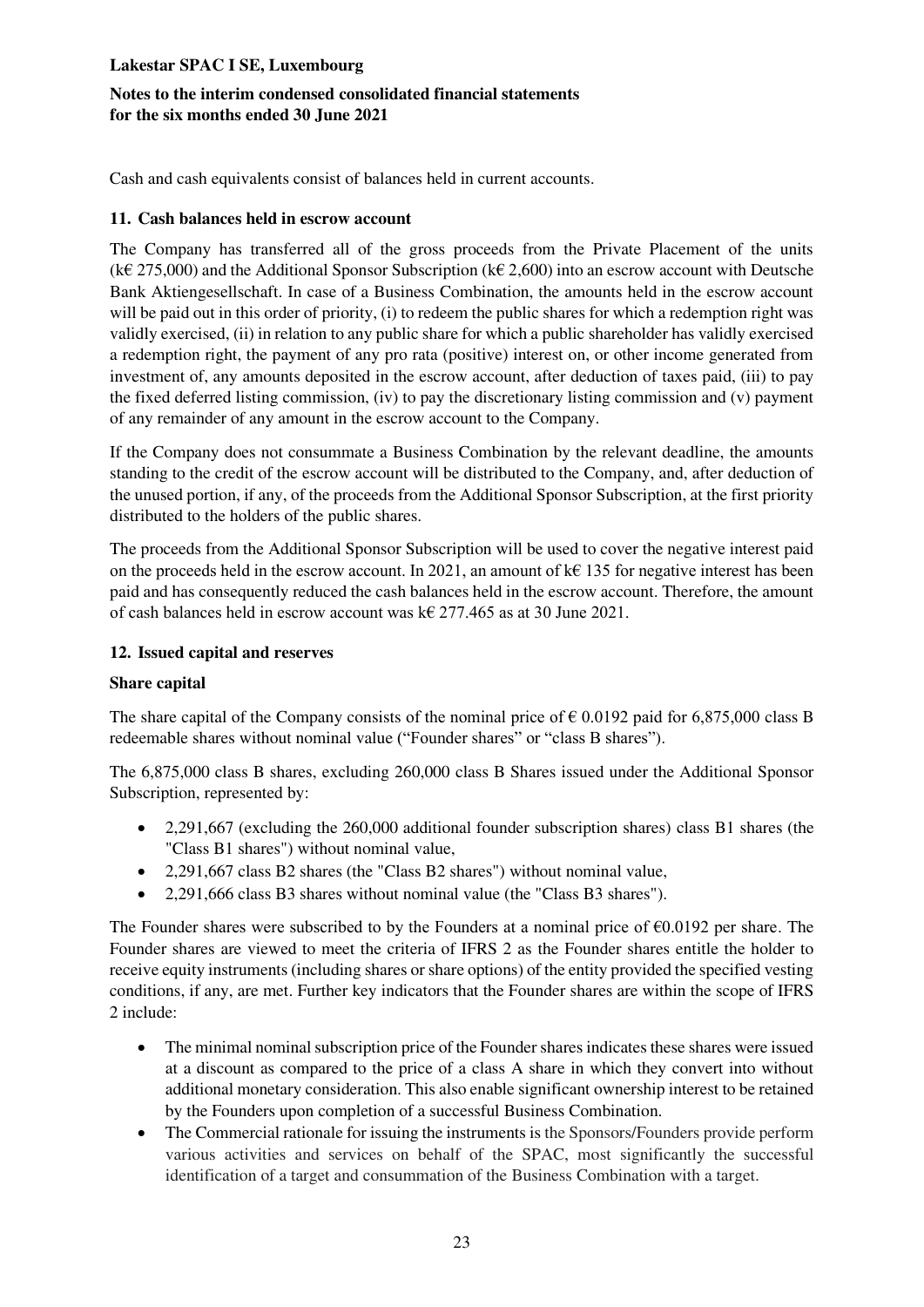### **Notes to the interim condensed consolidated financial statements for the six months ended 30 June 2021**

• The class B shares do not carry a specified service period but would be forfeited or otherwise expire worthless if a Business Combination is not consummated. Therefore, the Founders only derive the value from the class B shares when they are converted into class A shares upon a successful Business Combination.

The founding Shareholders of the Company, namely Anxa Holding PTE Ltd. (also referred to as Sponsor), Winners & Co. GmbH and Inga Schwarting (together as the "Founders") have together subscribed to 7,135,000 class B shares of the Company.

Upon and following the completion of the Business Combination, the Class B shares existing at that point in time shall convert to class A shares as follows ("Promote Schedule"):

- i. 1/3 on the trading day following the consummation of the Business Combination.
- ii. 1/3 if, if post consummation of the Business Combination, the closing price of the class A shares for any 10 trading days within a 30 day trading period exceeds  $\epsilon$  12.00 and;
- iii. 1/3 if, post consummation of the Business Combination, the closing price of the class A shares for any 10 trading days within a 30 day trading period exceeds  $\epsilon$  14.00.

Any class B shares that are transferred by private sales or transfers made in connection with the consummation of the Business Combination at prices no greater than the price at which the class B shares were originally purchased, will be redeemed in exchange for the issuance of class A shares upon the consummation of the Business combination, but will be subject to Founder Lock-up (as defined below).

The Founders have committed not to transfer, assign, pledge or sell any of the class B shares and class B warrants other than to Permitted Transferees (as defined in the prospectus) in accordance with the Founder Lock-Up. From the consummation of the Business Combination, the class A shares received by the Founders as a result of the conversion in accordance with the Promote Schedule, except for Excluded Shares (defined below), will become transferrable on the first anniversary of the Business Combination or earlier if, at any time, the closing price of the class A shares equals or exceeds  $\epsilon$  12.00 for any 20 trading days within any 30 trading day period (the "Founder Lock-Up"). Excluded shares are class A shares representing half of the first tranche of shares converted in accordance with the Promote Schedule, that are transferable without restrictions by the Founders from the consummation of the Business Combination

The class B shares will only have nominal economic rights (i.e., reimbursement of their par value, at best, in case of liquidation). The class B shares are not part of the Private Placement and are not listed on a stock exchange.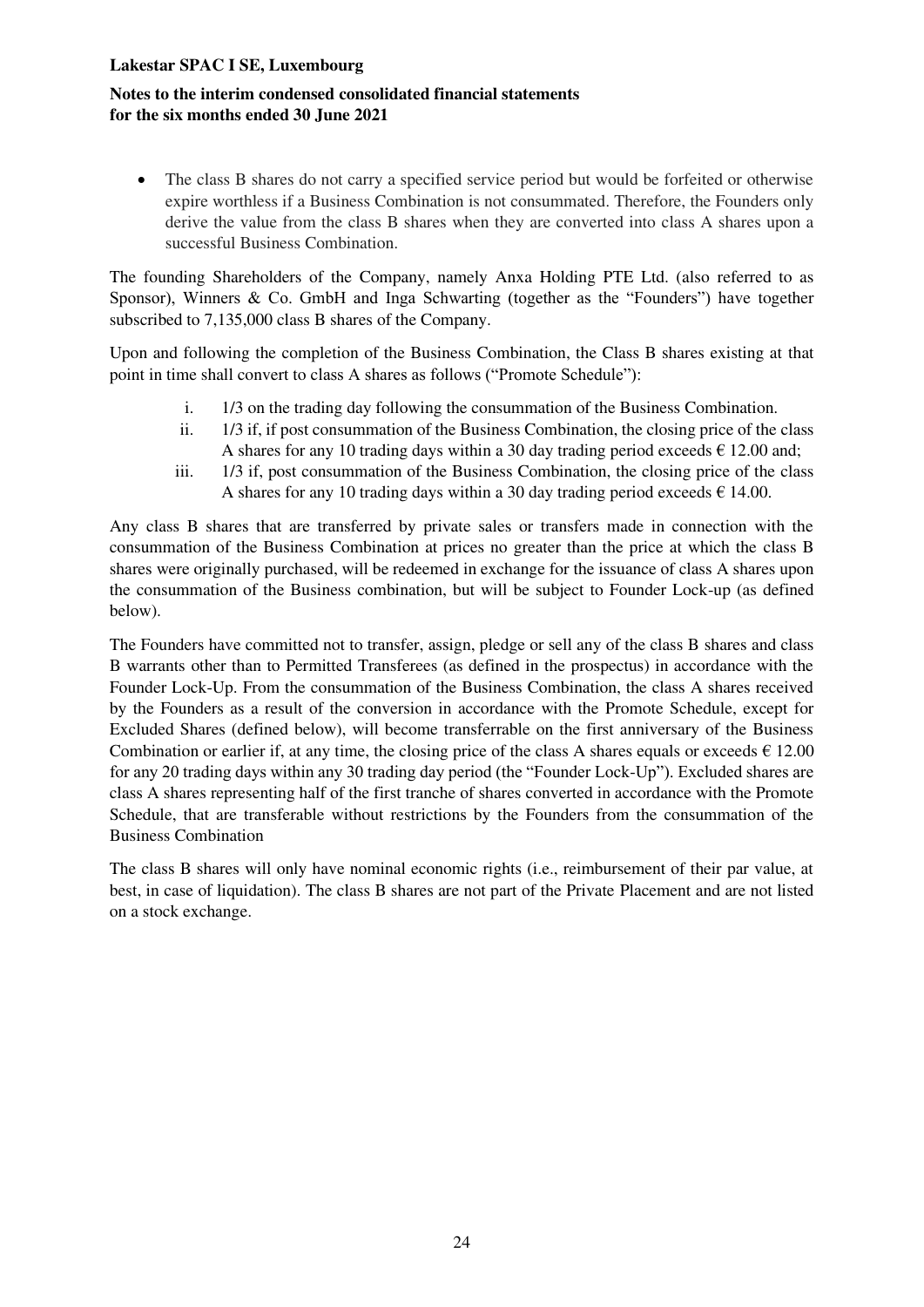## **Notes to the interim condensed consolidated financial statements for the six months ended 30 June 2021**

#### **Other capital reserves**

The founding Shareholders of the Company have together subscribed to 5,333,333 class B warrants of the Company. These class B warrants have been sold for  $\epsilon$  1.50 per warrant. The class B warrants are within the scope of IFRS 2 and are considered equity settled instruments as the class B shares gives the holder the right to subscribe to the entity's shares. Consequently, the class B warrants are accounted for as outlined for the class B shares.

The proceed from the issuance of the class B warrants of k€ 8,000 are shown under "Other capital reserves". The Founders and the Company have agreed to set off the principal amount ( $k \in 1,500$ ) due under a loan agreement entered into between the Founders and the Company in December 2020 at the time of the incorporation of the Company in order to finance the Company's working capital requirements until a Private Placement (the "Shareholder Loan") against part of the aggregate subscription price for these Founder Warrants. The Shareholder Loan was terminated.

Additionally, the negative interest incurred by the Company of  $k \in \{206\}$  has been accounted for as "other contribution" under "Other capital reserves" as the corresponding liability is reduced by this amount.

Finally, the directors' fees and due diligence expenses of  $k \in 1.980$  incurred by the Company have been accounted as "other contribution" under "Other capital reserves" as the corresponding liability is reduced by this amount.

#### **13. Trade and other payables**

Trade and other payables amount to  $k \in 1.974$  as at 30 June 2021.

Trade and other payables are related to legal and other services received by the Group. The carrying amounts of these approximate their fair value.

## **14. Share-based payments**

Class B shares and warrants (except for class B shares and warrants from the Additional Sponsor Subscription) are accounted for by applying IFRS 2. Please refer to judgements and the section "Issued capital and other reserves".

#### **15. Commitments and contingencies**

The Company entered into an agreement with Deutsche Bank Aktiengesellschaft, J.P. Morgan AG, and Morgan Stanley & Co. International plc, operating together as Joint Bookrunners for the Private Placement, by virtue of which the Company will be obliged to pay an aggregate fee of  $k \in 4,500$  on the gross proceeds from the Private Placement on the completion of the Business Combination ("Deferred underwriting fee"). Additionally, the Company may further award the Joint Bookrunners an additional discretionary fee of up to  $k \in \{3,150\}$  on the completion of the Business Combination.

## **16. Related party disclosures**

Parties are considered to be related if one party has the ability to control or jointly control the other party or exercise significant influence over the other party in making financial or operational decisions. Related parties also include key management personnel responsible for planning, directing and controlling the activities of the Company.

The Founders currently hold 7,135,000 convertible class B shares of the Company (the "Founder shares"), which were issued at a par value of  $\epsilon$  0.0192 per Founder share. Upon and following the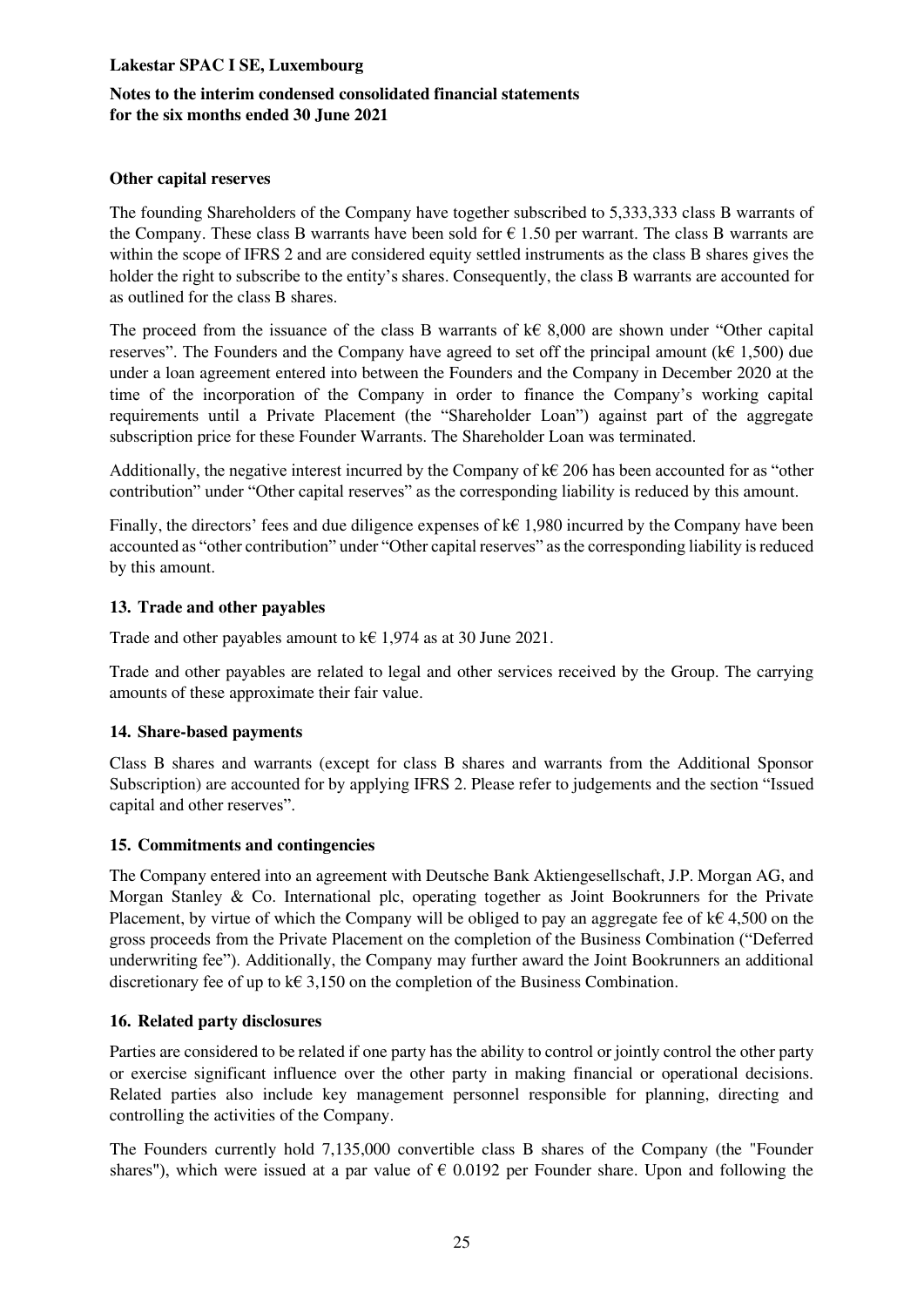#### **Notes to the interim condensed consolidated financial statements for the six months ended 30 June 2021**

completion of the Business Combination, the Founder shares shall convert into Public shares in accordance with the following schedule: (i) 1/3 on the trading day following the consummation of the Business Combination, (ii) 1/3 if, post consummation of the Business Combination, the closing price of the Public Shares for any 10 trading days within a 30 trading day period exceeds  $\epsilon$  12.00, and (iii) 1/3 if, post consummation of the Business Combination, the closing price of the Public Shares for any 10 trading days within a 30 trading day period exceeds  $\epsilon$  14.00; while, notwithstanding the foregoing, any Founder shares transferred by private sales or transfers made in connection with the consummation of the Business Combination at prices no greater than the price at which the Founder shares were originally purchased, will be redeemed in exchange for the issuance of Public shares upon the consummation of the Business Combination, but will continue to be subject to the Founder Lock-Up (the "Promote Schedule"). The Founder shares will convert in accordance with the Promote Schedule into a number of Public shares such that the number of Public shares issuable to the Founders upon conversion of all Founder shares will be equal, in the aggregate, on an as-converted basis, to 20% (not taking into account the Founder shares issued to the Sponsor as part of the Additional Sponsor Subscription) of the total number of Public shares.

The Sponsor and the other Founders have committed not to transfer, assign, pledge or sell any of the Founder shares and Founder warrants other than to Permitted Transferees in accordance with the Founder Lock-Up. From the consummation of the Business Combination, the Public shares received by the Founders as a result of conversion of their Founder shares in accordance with the Promote Schedule, except for the Excluded Shares, will become transferrable on the first anniversary of the Business Combination or earlier if, at any time, the closing price of the Public shares equals or exceeds  $\epsilon$  12.00 for any 20 trading days within any 30-trading day period. The "Excluded Shares" are a number of Public shares representing half of the first tranche of Public shares converted in accordance with the Promote Schedule that are transferable without restrictions by the Founders from the consummation of the Business Combination.

The Founders subscribed for an aggregate of 5,333,333 class B warrants at a price of  $\epsilon$  1.50 per warrant (the "Founder warrants" or "class B warrants") for a total purchase price of  $k \in 8,000$  in a separate Private Placement. The Founders Capital At-Risk is used to finance the Company's working capital requirements and Private Placement and listing expenses, except for the fixed deferred listing commission and the discretionary deferred listing commission, that will, if and when due and payable, be paid from the escrow account.

In addition, the Sponsor subscribed to 260,000 Founder shares and 86,666 Founder warrants, for an aggregate purchase price of k $\epsilon$  2,600 (the "Additional Sponsor Subscription"). The proceeds of the Additional Sponsor Subscription will be used to cover the negative interest, if any, paid on the proceeds held in the escrow account to allow, in case of a liquidation of the Company after expiry of the Business Combination deadline or in case of redemptions of Public shares in the context of a Business Combination, for a redemption at  $\epsilon$  10.00 per Public share up to an amount of negative interest that is equal to the proceeds from the Additional Sponsor Subscription. For any excess portion of the Additional Sponsor Subscription remaining after consummation of the Business Combination and the redemption of Public shares, the Sponsor may elect to either request repayment of the remaining cash portion of the Additional Sponsor Subscription by redeeming the corresponding number of Founder shares and Founder warrants subscribed for under the Additional Sponsor Subscription or not to request repayment of the remaining cash portion of the Additional Sponsor Subscription and to keep the Founder shares and Founder warrants subscribed for under the Additional Sponsor Subscription.

In addition to the Founders Capital At-Risk, the Founders paid an additional purchase price for the Founder warrants in the aggregate of  $k \in 3,200$  that will be used to cover the remuneration of the members